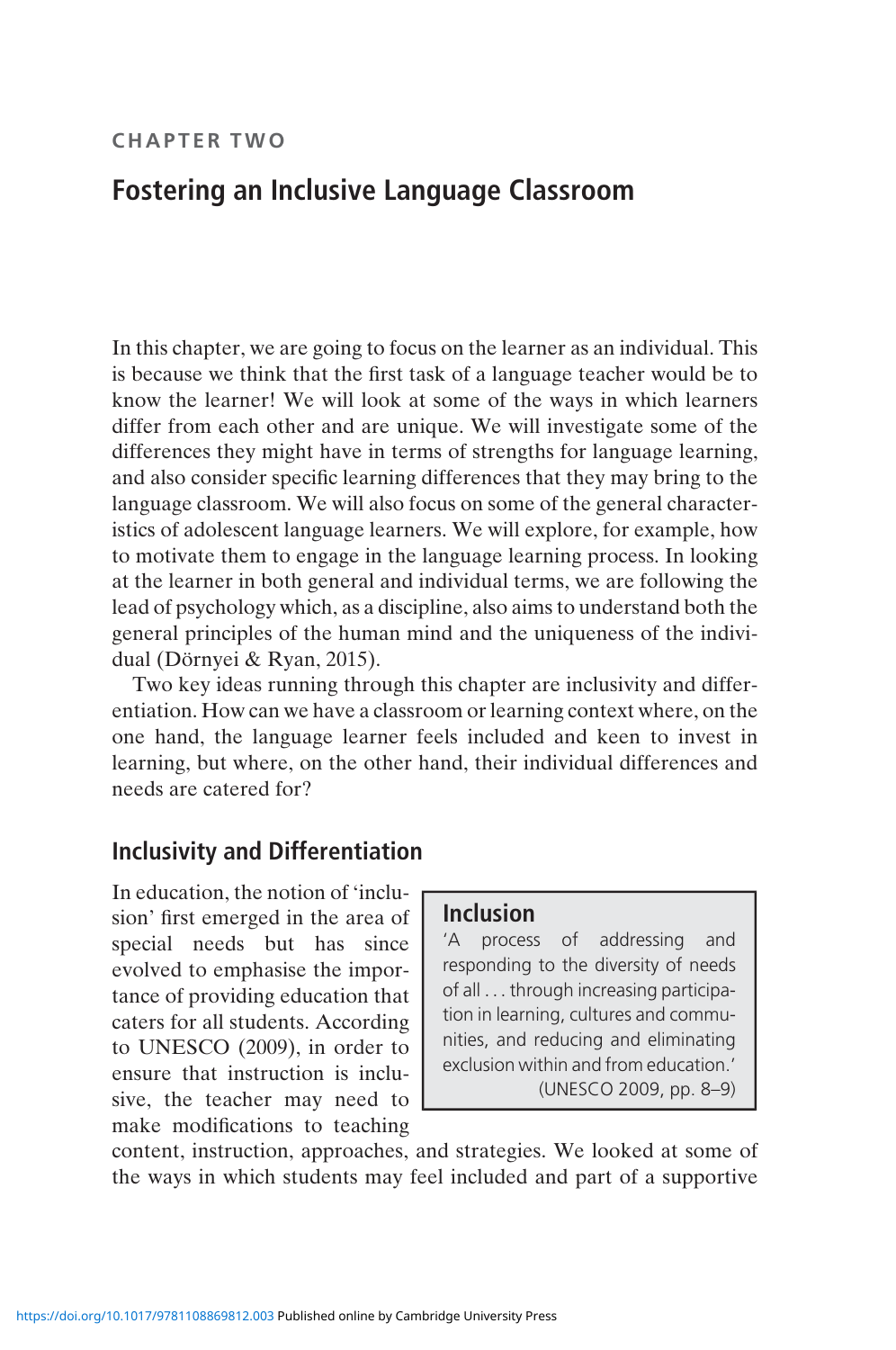classroom environment in Chapter 1. An inclusive classroom will allow for differentiation, that is, it will make space for, and even celebrate, the ways in which students are different from each other. In a paper highlighting practices which centre on flexibility and differentiation, Liu et al. (2017, p. 386) describe a school which had the following ethos:

#### 'Being Different, Belonging Together'

This ethos emphasises an important idea, that is, that inclusivity caters for difference. There is a tension perhaps, between, on the one hand, ensuring equal opportunity and social inclusion for all learners (Leung, 2016) and, on the other hand, valuing and accommodating the needs of the individual (Spada, 2007).

What are some of the ways in which learners may differ from each other in the language classroom? They may differ in terms of aptitude for language learning and motivation or interest in learning an additional language. They may come from different linguistic, cultural, and ethnic backgrounds, and from different socio-economic backgrounds. They may have specific learning differences, for example, special physical or learning needs. We will explore some of these differences in this chapter, with the aim of investigating how the language classroom may be inclusive of the richness and diversity that these learners bring to the language learning context.

There is one thing that the adolescent learners we focus on in this book have in common, and that is not a point of difference, this is age. We have already mentioned elsewhere how adolescence is an optimal age for language learning (see Chapter 1)! This is because the adolescent learner is faster at learning, has better memory and has developed metalinguistic awareness, or the ability to see and reflect on patterns and characteristics of language (see Chapter 5). All these abilities are important for language learning, as we will see in the next section, on language aptitude.

### Language Aptitude

The idea that language learners differ in the ability they have to learn another or additional language is one that has, historically, been unpopular, if not controversial. One of the reasons for this is

#### Aptitude

Aptitude is a learner's inherent ability for language learning. It consists of several components and is not considered part of general intelligence.

(Abrahamsson & Hyltenstam, 2008)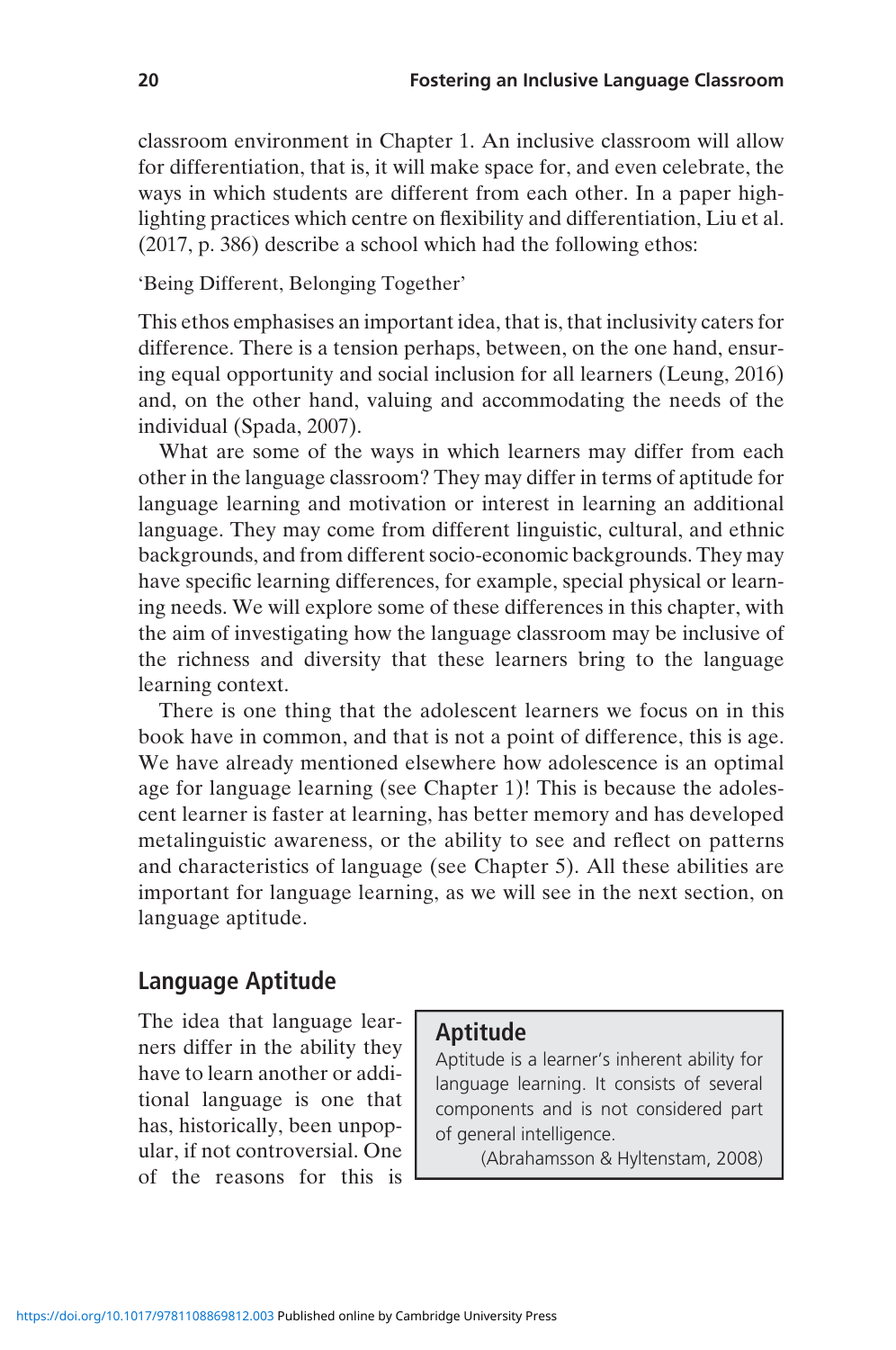that it is obvious that everyone, unless they have a disability, has the ability to learn language, if we consider learning a first language as evidence of this. Another perhaps no less important reason is that predictions about success and failure can be self-fulfilling. In other words, students can tend to live up to the expectations that teachers have of them. We discuss elsewhere in this book the importance of teacher expectations on learner achievement (see Chapter 1). Nonetheless, the notion of language aptitude has continued to interest researchers, and there is convincing evidence that the language learning abilities that the learner brings to the classroom are important in facilitating language learning. This is considered all the more important given the differences that there may be for the learner between the experience of learning a first language and that of learning an additional language. The second or foreign language learner may have far less exposure to the language they are learning than they had to their first language(s) (see Chapter 3). Research suggests that it is exactly in this context, where the input is impoverished, that language aptitude is important (Wei, 2018). There is evidence to suggest that higher language aptitude can help the learner to make better use of the input they are exposed to, and so make greater progress in language acquisition. However, it is important to understand that lower language aptitude does not predict failure. Aptitude is only one of the individual difference factors that is believed to help account for learner success. We will discuss other important factors such as motivation elsewhere in this chapter.

The term 'language aptitude' can be misleading because it suggests that there is AN ability, and that this ability predicts success in language learning. However, 'language aptitude' refers to a cluster of cognitive factors that researchers believe are related to success in learning a foreign or second language (Dörnyei, 2005). The three main components of language aptitude are:

- 1 Language analytic ability. This refers to the ability to see patterns and regularities in language and to develop an understanding of how language 'works'. It underlines the learning of the grammatical structures of a language.
- 2 Phonemic encoding ability. This relates to the ability to associate symbols and sounds. It is associated with the ability to decode aural language and to express oneself orally.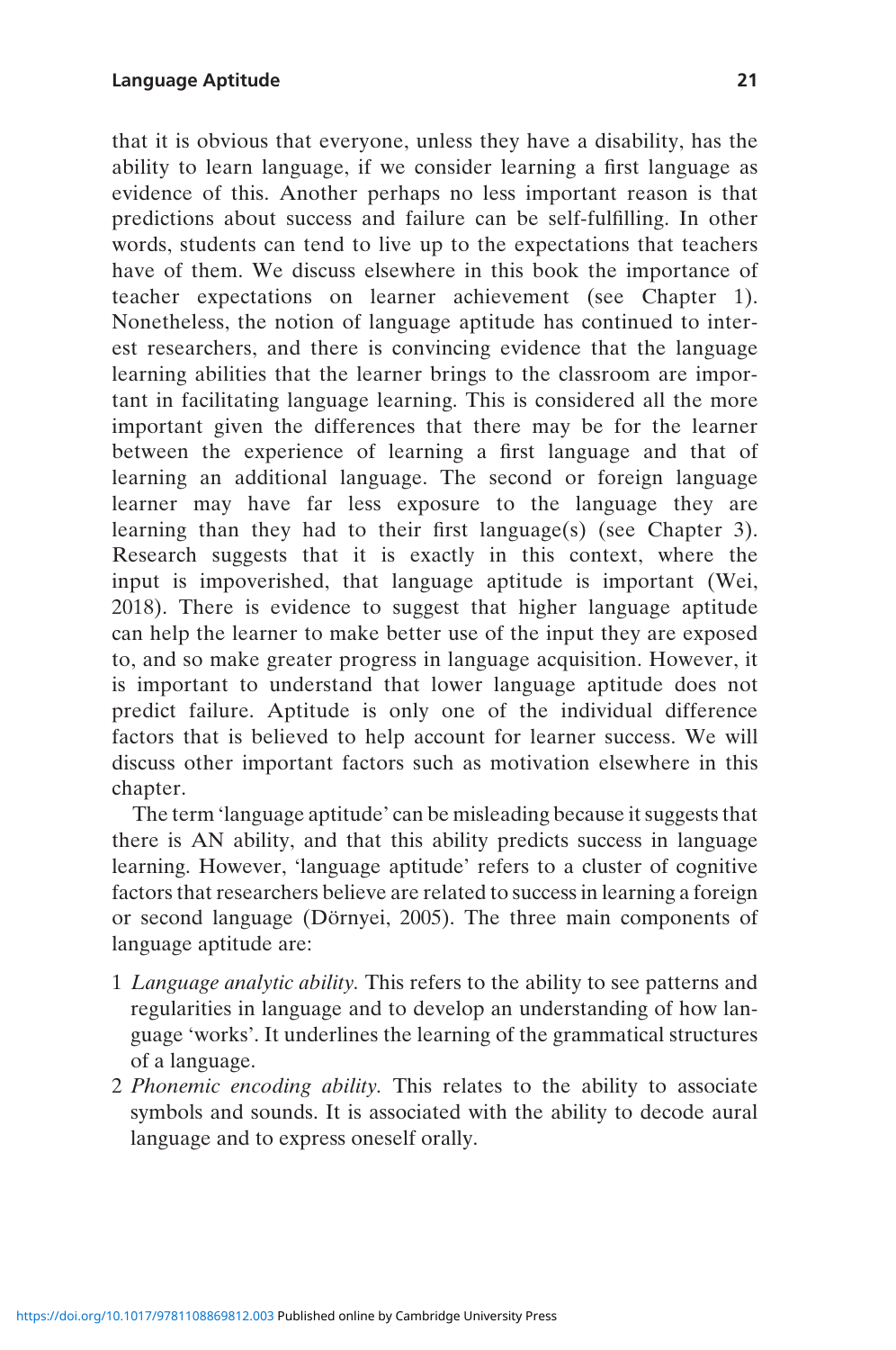3. Memory. Of all the components of language aptitude, understanding about memory is the one that has changed the most over time. Current thinking refers to 'working memory' as being important for language learning. Working memory is a complicated construct that is involved in the storage and processing of information (Miyake & Friedman, 1998).

#### Working Memory

A temporary memory storage system that processes and rehearses information (Baddeley, 2003).

An example is when someone looks up an address and remembers it, often repeating it verbally, until they have written it down, after which it will probably exit working memory.

We mention elsewhere in this book the importance of noticing or attention (see Chapter 5). The learner, especially the beginner learner, has to work hard to make sense of the language input that they receive. They need to both store and process information and because much information is new rather than familiar, memory capacity is stretched to the full. Those learners who have greater capacity to store and process information in working memory are believed to be more successful language learners. This is because they have an advantage in making use of the input they receive, particularly the aural input, or input that they hear. With a better working memory capacity, they are better able to process this information that is temporary (unlike written input), and which they hear under a time constraint.

Language aptitude is not an 'all or nothing thing'. It is quite possible to be strong in one or more components and weak in another or others. It is also important to emphasise that weaker language aptitude does not mean that a student will not be able to learn an additional language. In a class of learners, it is likely that there is quite a wide range of language aptitude profiles. That is, there may well be learners who vary considerably in terms of the strengths they might have in different components of language aptitude. Furthermore, it is unlikely that the teacher will know in what areas of aptitude individual students have particular strengths or weaknesses. One of the reasons for this is that testing for language aptitude is highly specialised and usually done for research rather than for instructional purposes. It is even doubtful that 'aptitude' testing would benefit either the teacher or the learner. An experienced teacher will usually have some understanding of the particular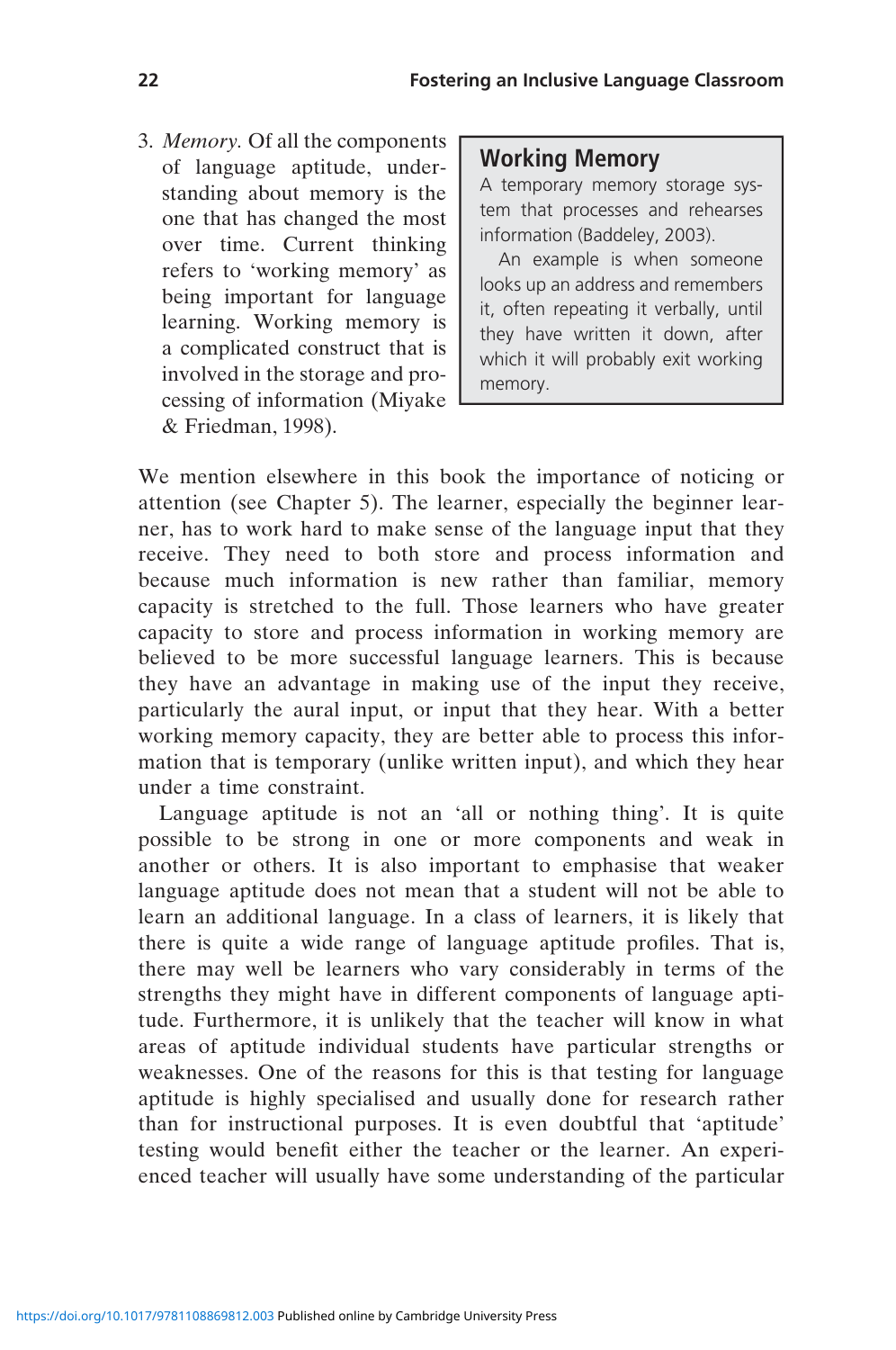#### Motivation 23

strengths of individual students, and it is arguable whether aptitude testing would contribute in any way to this knowledge. For example, we will see in a later section of this chapter how Jessica knows that Emily, a student with learning difficulties, has problems with French grammar, but has a 'good ear', and that this has helped her develop a good French accent.

The question remains then of how the teacher can best cater to the different aptitude strengths and weaknesses of the students they have in their class. Research has suggested that giving learners explicit information about the language they are learning, including grammar rules and explanations, is important because it tends to even out differences that there might be for learners in terms of aptitude (Erlam, 2005). In other words, it tends to 'level the playing field' and provide the type of instruction that all learners can benefit from. Another principle that is important in catering for the range of individual needs that there may be in the language classroom is to make sure that there is variety. In particular, it is important to have tasks that vary in modality. Some students, for example, will find it easier to learn through what they hear or through auditory channels, whereas others will find it easier to process information visually. Other learners may enjoy learning kinaesthetically, for example, singing action songs or being involved in role plays/drama. These different ways of processing information can help learners with different aptitude strengths learn in a way that is likely to advantage them more.



The teacher needs to consider not only the different ways of learning that students bring to the classroom in relation to their strengths and needs, but also their interests and preferences. We will consider the importance of student motivation and interest in learning in the next section.

### Motivation

We asked teachers in some of the classes that we observed the following question: What, for you, are the challenges of teaching adolescents?

Here are some of the answers that we received: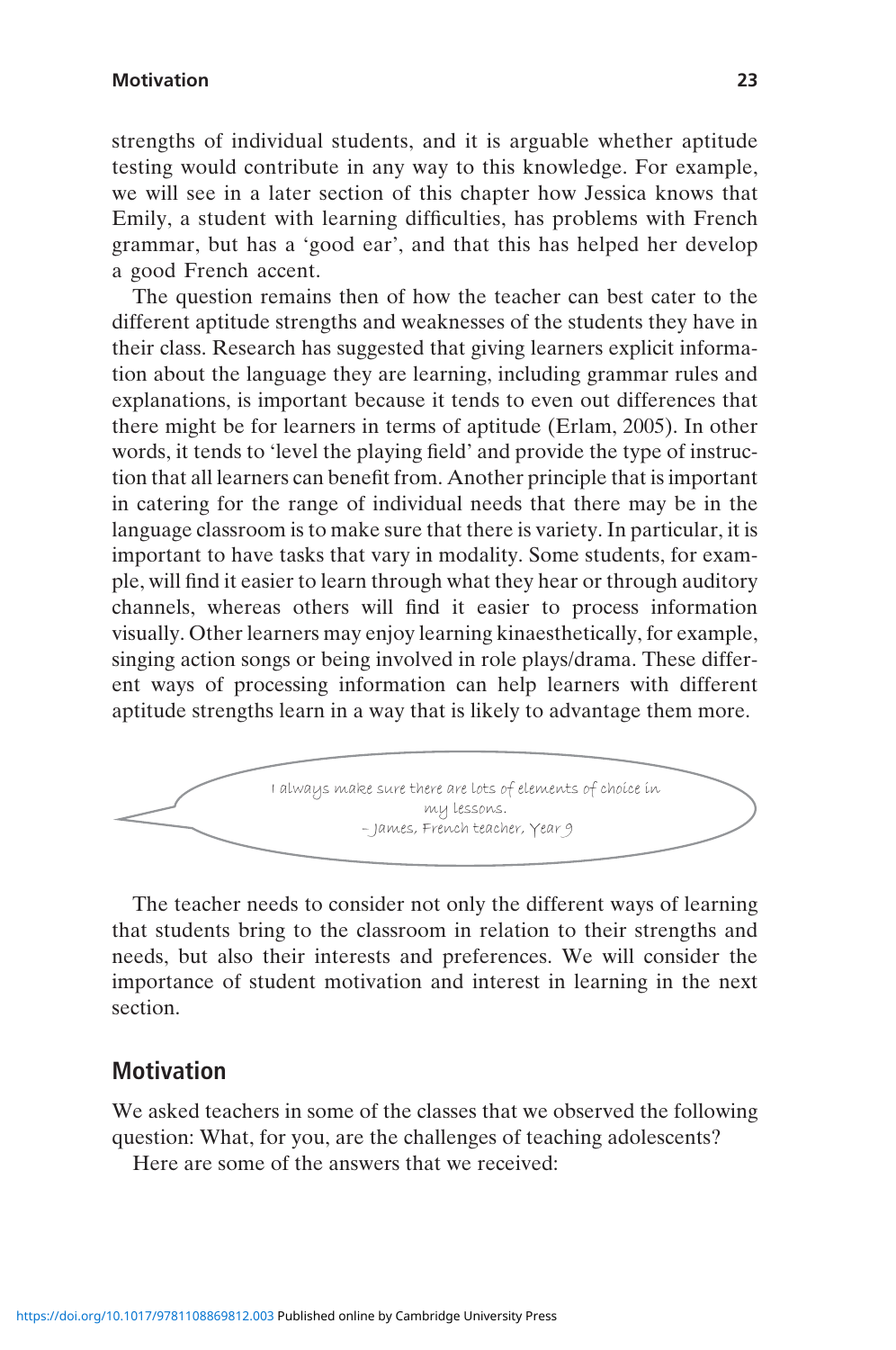

Teachers cannot change the language aptitude profiles that characterise the learners they have in their classroom, but they can do a lot to make learning a fun and motivating experience. In fact, it is hard to overestimate the importance of motivation in accounting for success in the language classroom.

Firstly, what does the research literature tell us about motivation and the adolescent? A general principle about motivation is that it is not static; it changes over time. Research suggests there is a decline in motivation for academic learning that extends over the school years, but that, interestingly, it picks up again around secondary school (at approximately 14+ years). Adolescent girls will be

#### **Motivation**

Motivation can be intrinsic or extrinsic. Intrinsic motivation comes from within an individual, while extrinsic motivation is imposed on the individual by external influences. Intrinsic motivation is more powerful for language learning.

(Dörnyei, 2005)

more motivated than boys, and this is even more likely to be the case for the language classroom (Dotterer, McHale, & Crouter, 2009). Motivation will not only change over time, it will also vary according to the individual. Motivation for learning a particular language will also depend on the social context (Vötter & Treter, 2009). Factors that will influence motivation include, amongst others, the image that the target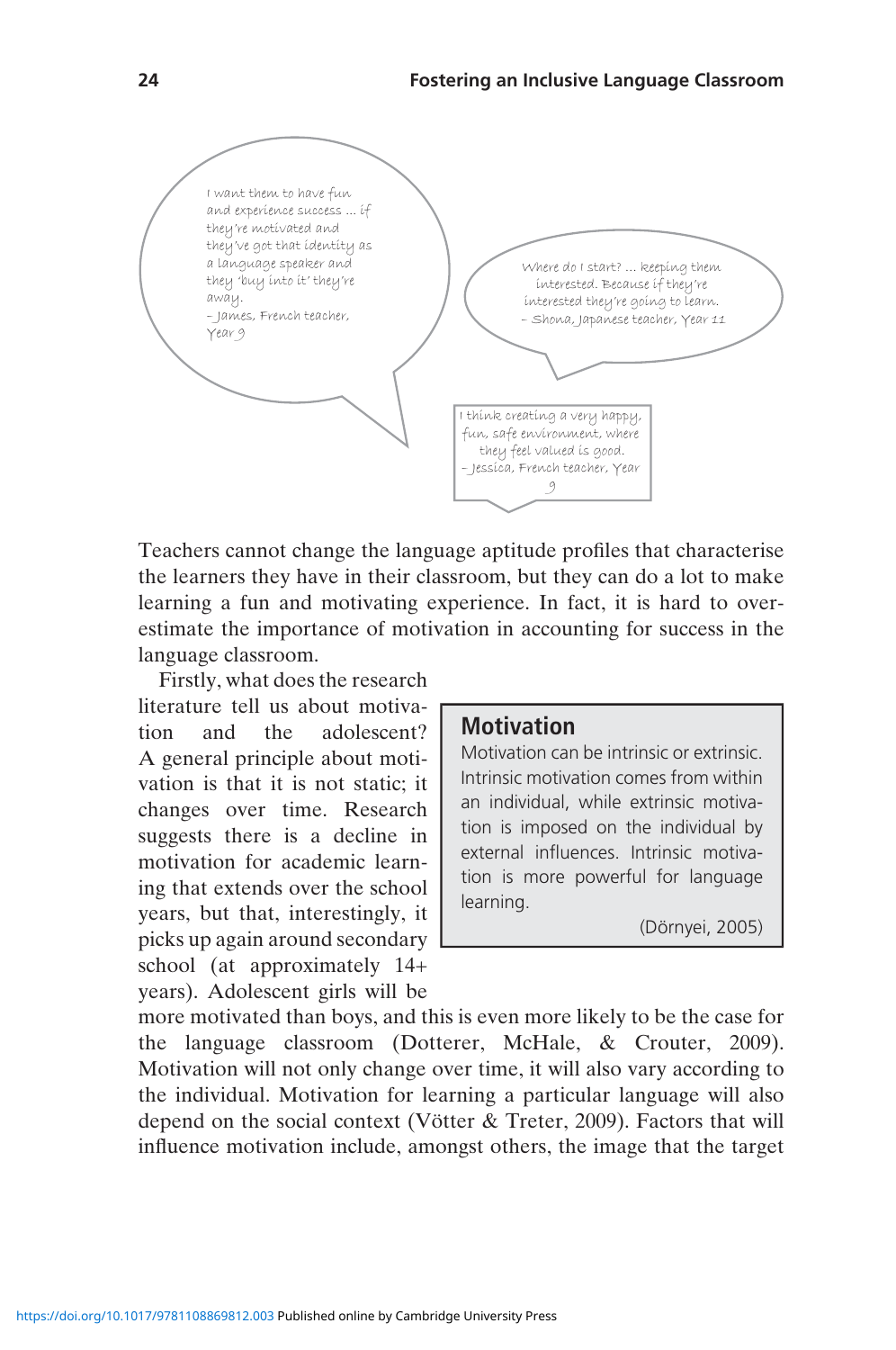language culture and country has. Not surprisingly, a positive image will increase interest in learning the language (Riemer, 2010; Salomo, 2014). Researchers found that, for learning German, the pleasure of learning a language, feeling positive about German as a language and having friends/relatives in German-speaking countries were all intrinsic motivators. On the other hand, being obliged to learn German by a parent or parents, or for a job, were examples of extrinsic motivation (Riemer, 2010; Salomo, 2014); less effective because learners had a sense of 'having to' learn rather than 'wanting to'.

A leading researcher in the area of motivation for language learning, Zoltan Dörnyei (2005), believes that the image that the language learner

has of him/herself speaking the language in the future is very important. This is called the 'ideal L2 self' and is an example of an intrinsic type of motivation. The ideal L2 self is one of the best predictor variables of how much energy and effort learners are willing to put into learning a language (Dörnyei & Ushioda, 2009). However, some learners in the foreign language learning con-

#### Motivation and the Self

In education, the ideal self is a useful concept. It refers to the 'characteristics that someone would ideally like to possess. It includes our hopes, aspirations, and wishes'.

(Hadfield & Dörnyei, 2013, p. 22)

texts we have been describing may not have made an active choice to learn an additional language. In other words, they may have been required to study a language because of school policy or timetabling/ subject choice pressures. For these learners the motivation may be extrinsic and may not come from any image that they have of themselves as future speakers of the language. However, even though they may not, initially, have high levels of motivation, it is possible that they may develop the incentive to engage with language learning (Dörnyei, 2009). This will be more likely if the language learning experience is enjoyable and one at which they experience success.

Researchers in the field of education (Deci & Ryan, 1985), as well as in the field of language learning (Dörnyei, 1994, 2009; Noels, 2001), have recognised the impact on motivation of the learning experience itself, such as the teacher, the curriculum, learning materials, and one's peer group. It is not surprising that there is a relationship between learners' classroom experiences and their ongoing willingness to persevere in learning. In the language classroom, these positive experiences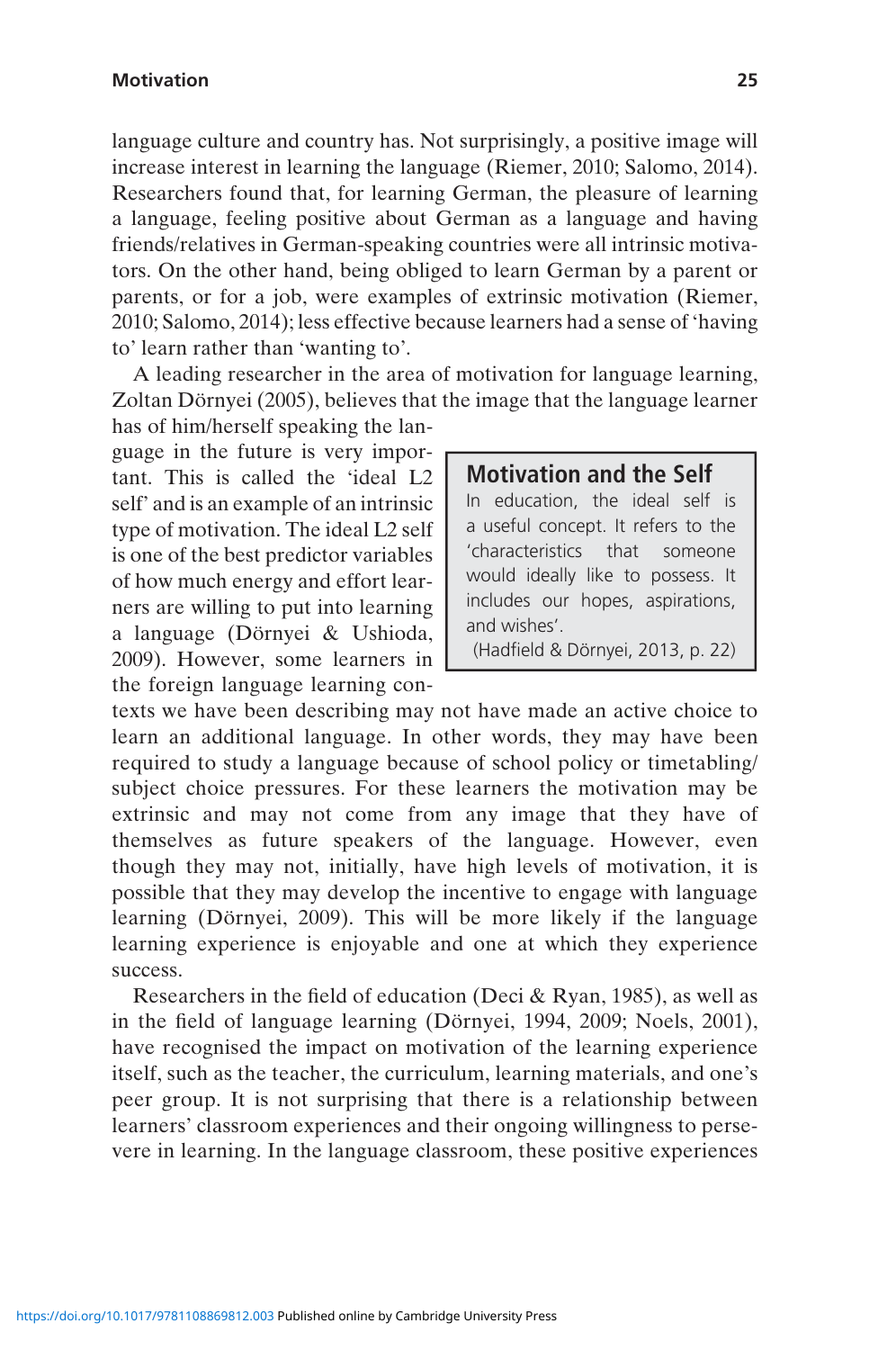

Figure 2.1 Motivation and the language learner

of learning will help learners establish images of themselves as language users (Kormos, Kiddle, & Csizér, 2011). In other words, there is a link between students' positive experiences of language learning in the classroom and their ability to imagine themselves as competent L2 speakers (i.e. the ideal L2 self). These have a reciprocal relationship with each other and are both important in accounting for ongoing motivation for the language learner to persist with and invest effort in learning. We can see this depicted in Figure 2.1.

The teacher, therefore, has a lot of responsibility to ensure that language learning is an enjoyable experience for the learner!

A concept that is related to that of motivation and that has interested researchers working in education is that of engagement.

#### Engagement

Engagement is a term that is often used to describe the degree to which students are involved in a task or activity. It has been defined as a 'state of heightened attention and involvement' (Philp & Duchesne, 2016, p. 3). Fredericks, Blumenfeld, and Paris (2004) describe three types of engagement: behavioural, emotional, and cognitive (see Figure 2.2). Behavioural engagement draws on the notion of participation: the extent to which the student makes an effort in academic tasks/class activities and persists to complete these. Emotional engagement is determined by students' reactions to school, the curriculum, the teacher, and their peers. These reactions can, of course, be both negative and positive. Key to cognitive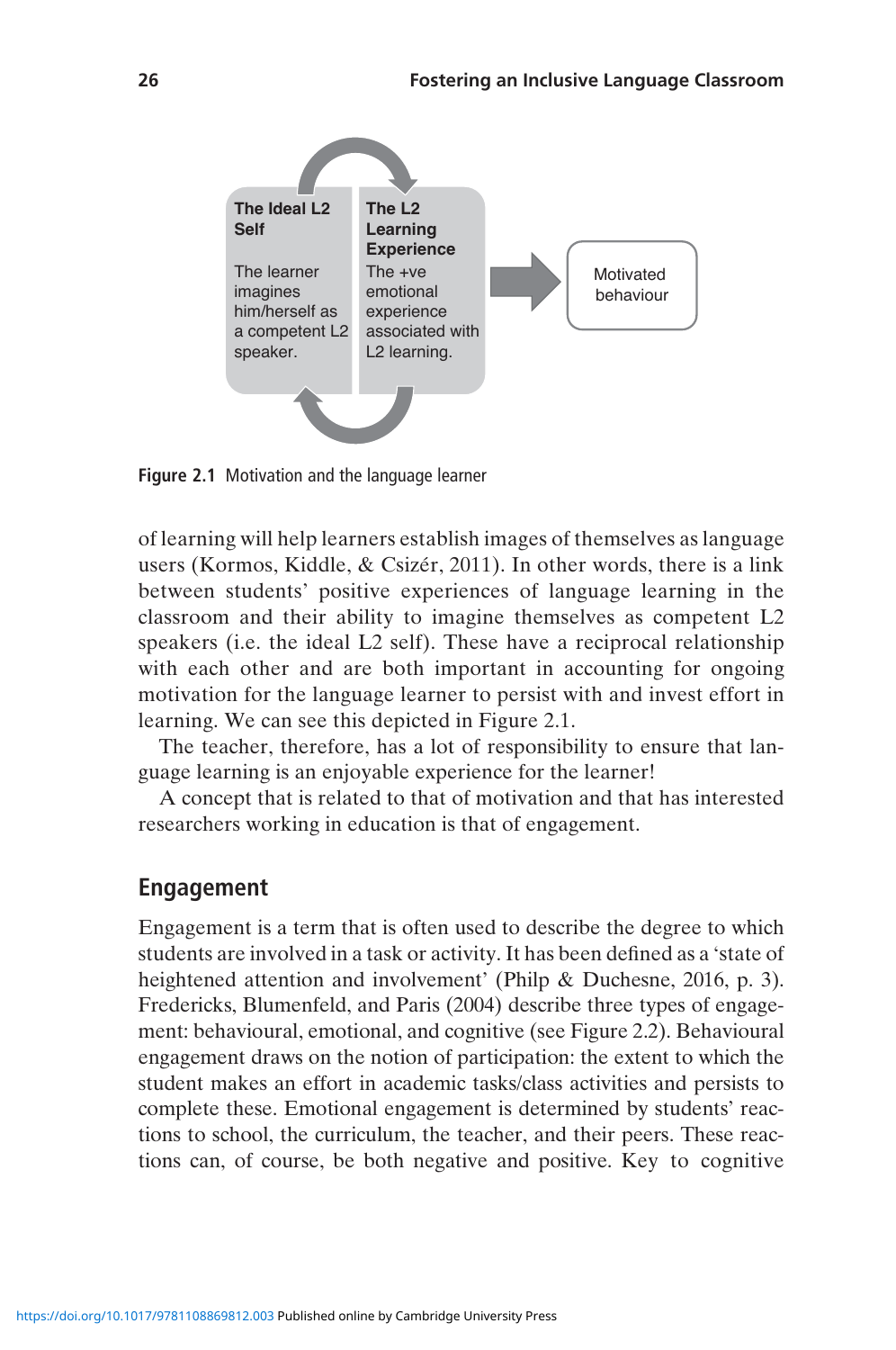

Figure 2.2 Engagement and the classroom learner

engagement is the idea of investment, that is, the willingness on the part of the student to put in the sustained level of attention required to complete classroom work and master difficult skills.

Another dimension of engagement, which is relevant to situations where students are working together, is the notion of social engagement. Social engagement is determined by the willingness that students have to collaborate on the task they are completing, to listen to each other, and to support and encourage each other (Lambert, Philp, & Nakamura, 2017).

Engagement is an important concept because student engagement will be key to achievement. It is also important because it is presumed to be malleable. In other words, the teacher is likely to be able to change learner engagement but less likely to be able to have a significant impact on the individual strengths and characteristics that learners bring to the classroom. The research literature suggests that there are a number of factors that impact on learner engagement. Some of these will not be surprising, because we have discussed them before, in Chapter 1. For example, teacher support and peer support can influence student engagement. Students who feel supported and cared for by their teachers and who also feel accepted by their peers are more likely to engage positively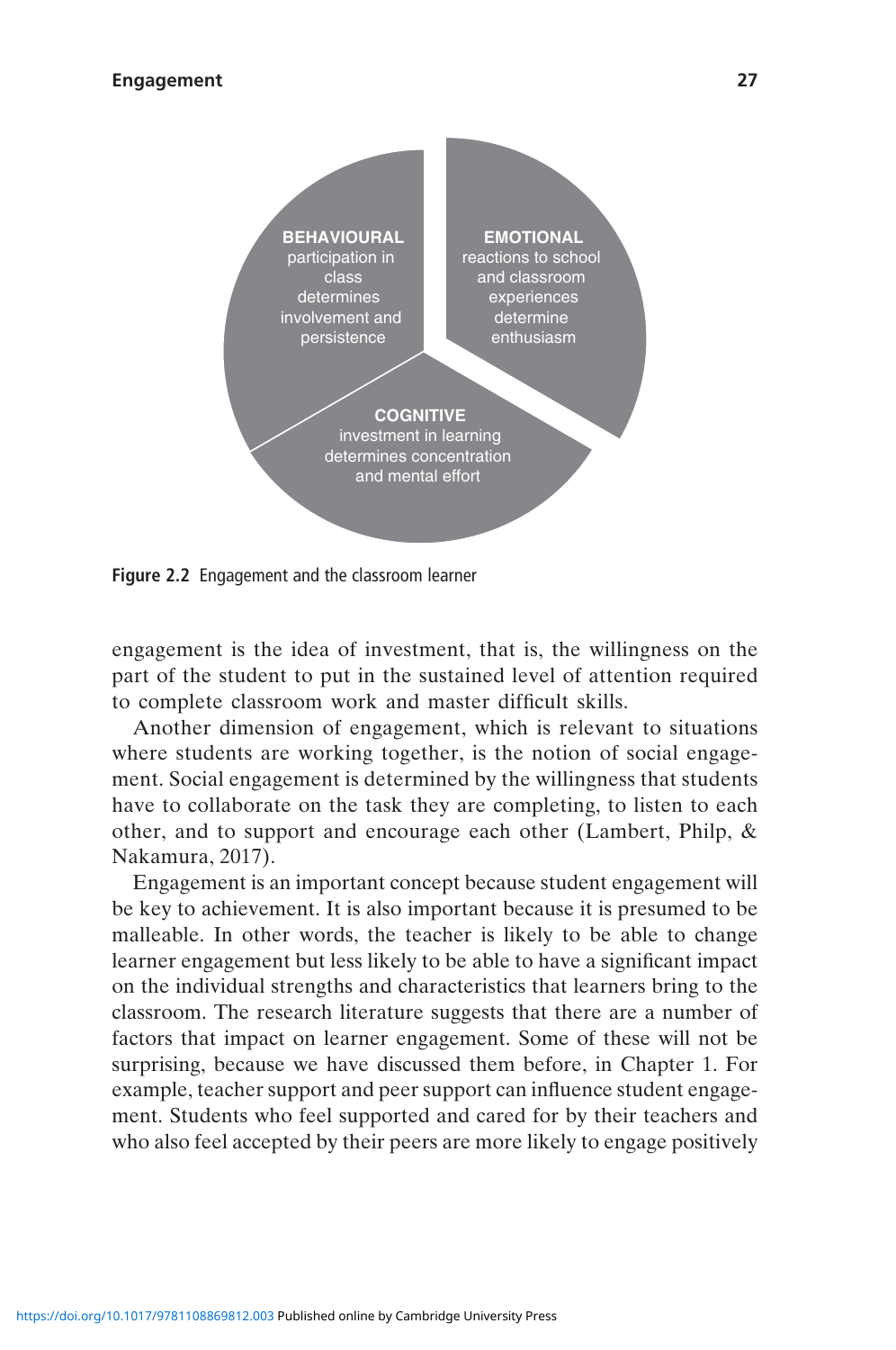in learning. The structure of the classroom is also an important influence on student engagement. Teachers who are clear in their expectations and who provide consistent responses to students are



more likely to foster higher levels of student engagement. Supporting students to be autonomous can also impact positively on engagement. A way of doing this is to offer students choices in terms of classwork. Finally, the characteristics of the tasks and activities that students work at are also important in determining investment in learning. Authentic and challenging tasks, for example, are more likely to lead to higher engagement (Fredericks et al., 2004). What else can we find out about the types of tasks that might appeal to adolescents?

In many classrooms, it is the teacher and not the student who will determine the activities or tasks that learners undertake. Yet the characteristics of the activity/task that the teacher chooses will be crucial in determining to what extent learners are willing to persist and work at it. What are the types of topics and activities that are likely to appeal to adolescents?

### Engaging Adolescents

Topics need to allow adolescents the chance to speak, write, and act as themselves. Teachers need to think about how they can 'personalise' work.

Adolescents want to test their language abilities beyond the walls of the classroom. They need authentic encounters with language and with speakers of the language. Teachers need to set up opportunities for learners to use the language to communicate, to be 'users' of the language and not just 'learners'. For example, they could use digital media to set up online exchanges (see Chapter 7).

Songs and lyrics play a major part in teenagers' lives. Narratives, in particular teen and young adult fiction, are important in that they allow learners to explore their own lives and issues relevant to them in a non-threatening way. The adolescent appreciates the freedom to either empathise with or distance themselves from the characters.

Teenagers want to be taken seriously in decision-making and negotiation of classroom procedures. They want to be involved in choosing texts and topics.

(Legutke, 2012)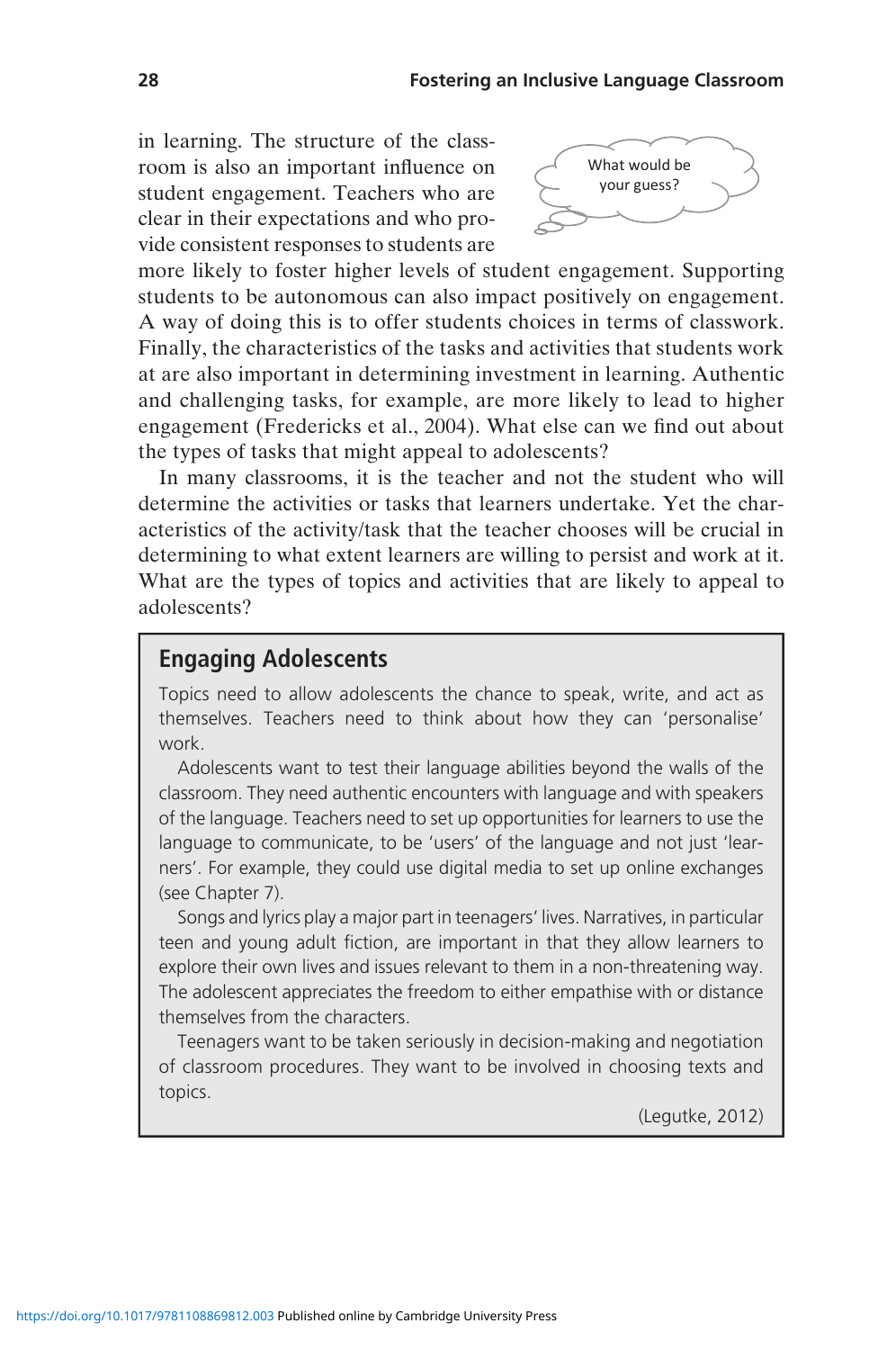| <b>Table 2.1</b> Aspects of lessons that students reported enjoying |                                                              |  |
|---------------------------------------------------------------------|--------------------------------------------------------------|--|
| They enjoyed                                                        | No. of students who referred to this<br>aspect of the lesson |  |
| the opportunity to work or interact with<br>others in the class     | 41                                                           |  |
| a particular activity or game                                       | 31                                                           |  |
| learning something                                                  | 18                                                           |  |
| the opportunity to move around the class/do<br>an activity outdoors | 14                                                           |  |
| speaking in the target language                                     | 14                                                           |  |
| winning a game/getting a prize                                      | 06                                                           |  |
| the teacher's enthusiasm                                            | 03                                                           |  |
| Total number of comments                                            | 127                                                          |  |

In one Chinese class, a group of young men (aged approximately 14 years) went around the school on a digital Scavenger Hunt (see Chapter 7) designed for them by their teacher.

We asked 122 adolescents in 8 different language classes, studying Japanese, French, Spanish, and Chinese, how much they enjoyed their language lessons. We got them to rate the lessons on a scale of 1 to 5, with 5 being 'very enjoyable' and 1 being 'really not enjoyable'. Of these students, ninety-nine rated their lessons as 4 or 5, in terms of enjoyment. We then asked them to tell us what they liked about the lesson. Students could give more than one answer to this question. We list in Table 2.1 the main reasons that students gave for enjoying these lessons.

Given the literature on the importance of friendship and peers for the adolescent (Cook et al., 2007; Wentzel et al., 2004), we should not be surprised that nearly half of the ninety-nine students taking part in our questionnaire found their lessons enjoyable because they had opportunities to interact in pairs, or work together in small groups. Some of the students who said that they liked interacting with classmates also wrote on their questionnaires that they appreciated being able to choose who they worked with. We can conclude from this data that the teachers of these classes had been able to set up classroom environments where there was trust and supportive positive relationships between students. Such a supportive environment was likely to promote opportunities for language learning. We need to point out that the teachers we observed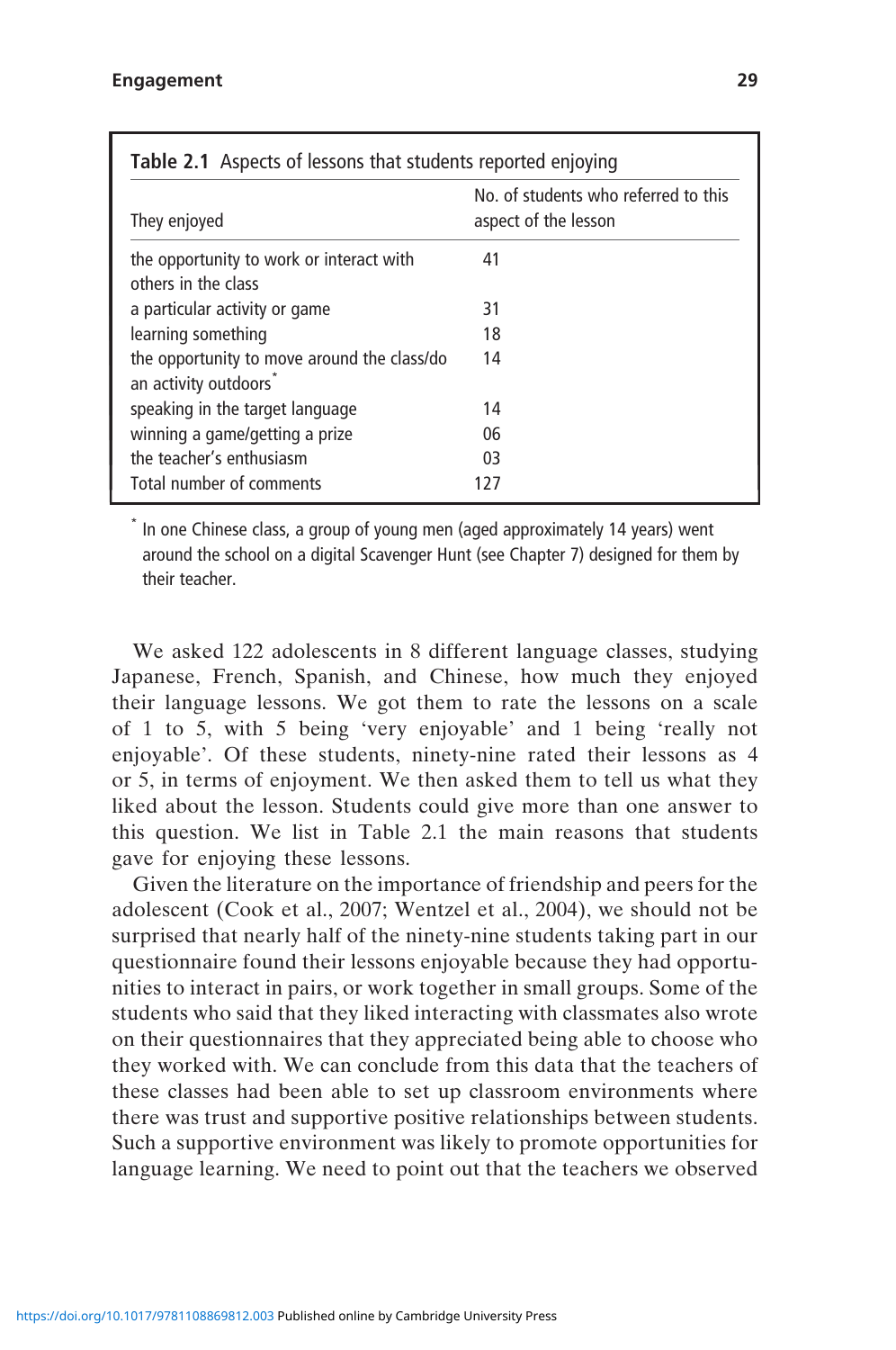| Table 2.2 Class activities/games students reported enjoying                                                                                |           |  |
|--------------------------------------------------------------------------------------------------------------------------------------------|-----------|--|
| Activity                                                                                                                                   | Classroom |  |
| Charades $-$ one student had to mime a sport and others had to<br>quess what it was                                                        | Japanese  |  |
| Categorising sports – sports had to be put into categories according<br>to whether they were individual/pair/team sports                   | Japanese  |  |
| Giving opinions about TV programmes - students compared<br>favourite TV programmes                                                         | Spanish   |  |
| Snakes and Ladders                                                                                                                         | Spanish   |  |
| An online quiz competition (see Chapter 7)                                                                                                 | Spanish   |  |
| Watching the film Viva Cuba                                                                                                                | Spanish   |  |
| A Scavenger Hunt                                                                                                                           | Mandarin  |  |
| A 'gap-share' activity $-$ students had to work together to complete<br>Chinese secondary school timetables to learn about school in China | Mandarin  |  |
| Interview – students interviewed each other to find out what their<br>lives were like when they were 6 years old                           | French    |  |

were all very experienced, in other words, setting up supportive classroom environments, like these teachers did, may take some time to achieve.

In addition, thirty-one students also referred to specific activities that they enjoyed doing in class, and there were a further six mentions of winning a game or getting a prize as a result of doing these activities. We list in Table 2.2 some of the activities that the adolescents reported enjoying.

What stands out about many of these activities/games is that they are modelled on the sorts of activities that are part of the 'real world'. In other words, most children/adolescents will have had the opportunity to take part in a Scavenger Hunt, play Charades or Snakes and Ladders outside of the language classroom. In the classrooms we observed the teacher had adapted them and made them appropriate for use in the language classroom. These activities, used in the classroom, were 'authentic' and gave learners opportunities to use the language to communicate and be language 'users' and not just 'learners'. Other activities (e.g. giving opinions about TV programmes/talking about one's childhood) gave learners the chance to use language in a personalised way, that is, to be themselves (Legutke, 2012).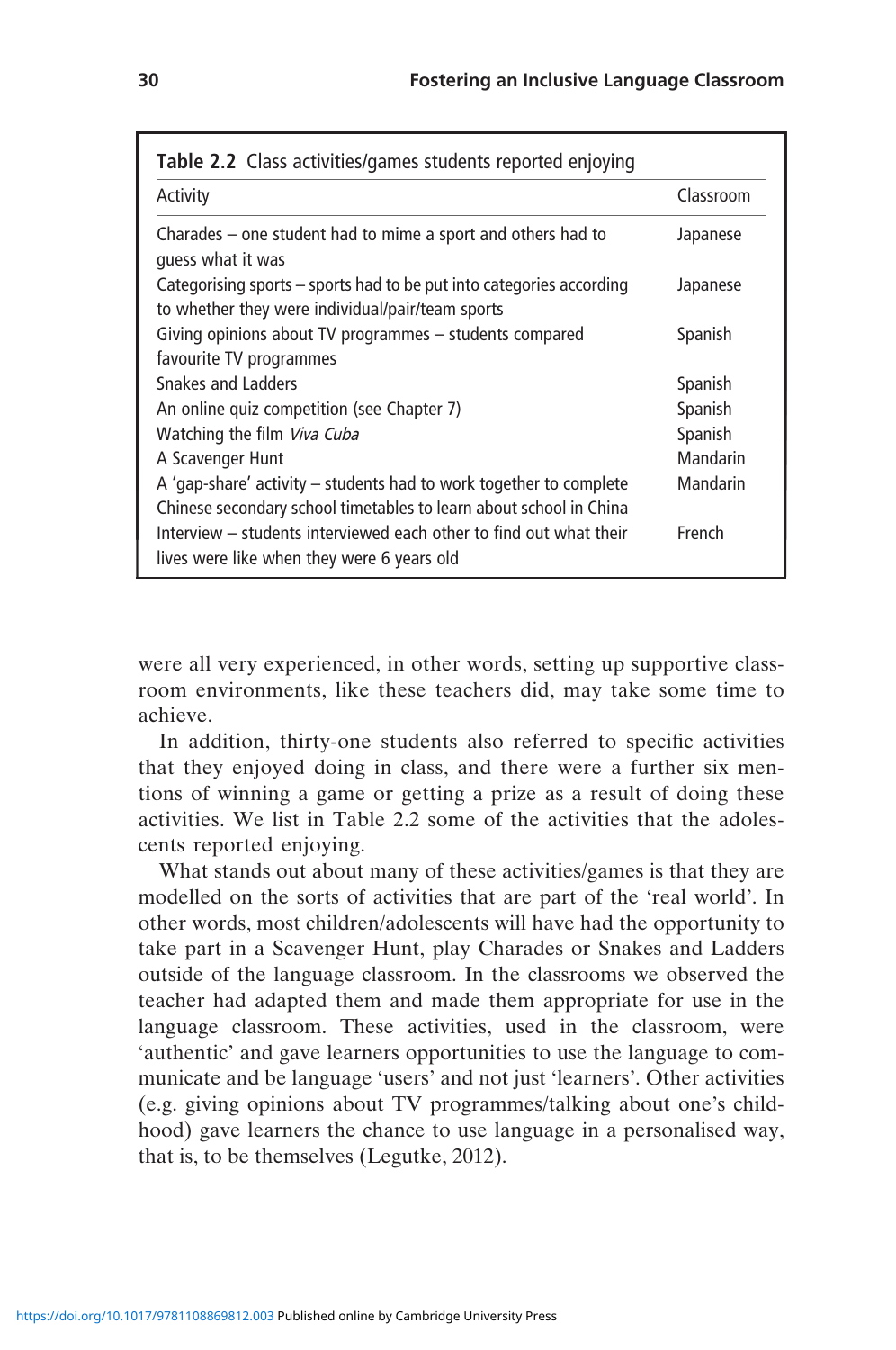#### The Inclusive Multilingual Language Classroom 31

One high school teacher wanted to explore a very specific issue in her class of 16-year-old English language learners. Inspired by research she had read (Lambert et al., 2017), she set up a research project to determine whether students were more engaged when working at tasks designed by their teacher, containing fictitious ideas and events, or tasks which were related to experiences and events in their own lives. She had twelve students work in pairs to complete two tasks where they had to prepare stories to tell the rest of the class. In the first task they were given a picture story by the teacher and in the second task they were allowed to tell their own personal story. She found higher levels of engagement when students were allowed to determine the content of and tell their own stories (Vatansever, 2018). Here are some of the comments that the students in this study made.



We can perhaps summarise the topic of engagement by looking at what Fredricks et al. (2004) say about the individual needs that students bring to the classroom. They suggest that, if these individual needs are met by the classroom, engagement can be promoted. These needs, along with our comments, are listed in Table 2.3.

A language classroom that fosters a caring and supportive learning environment may have to cater for learners from diverse cultural and linguistic backgrounds. Liu et al. (2017) highlight how, increasingly, schools have become more diverse. In the next section, we will discuss the challenges for the teacher in establishing environments that include the multilingual learner.

#### The Inclusive Multilingual Language Classroom

The language classroom can be a 'safer' place for the multilingual learner whose first language(s) may be different from that of some of their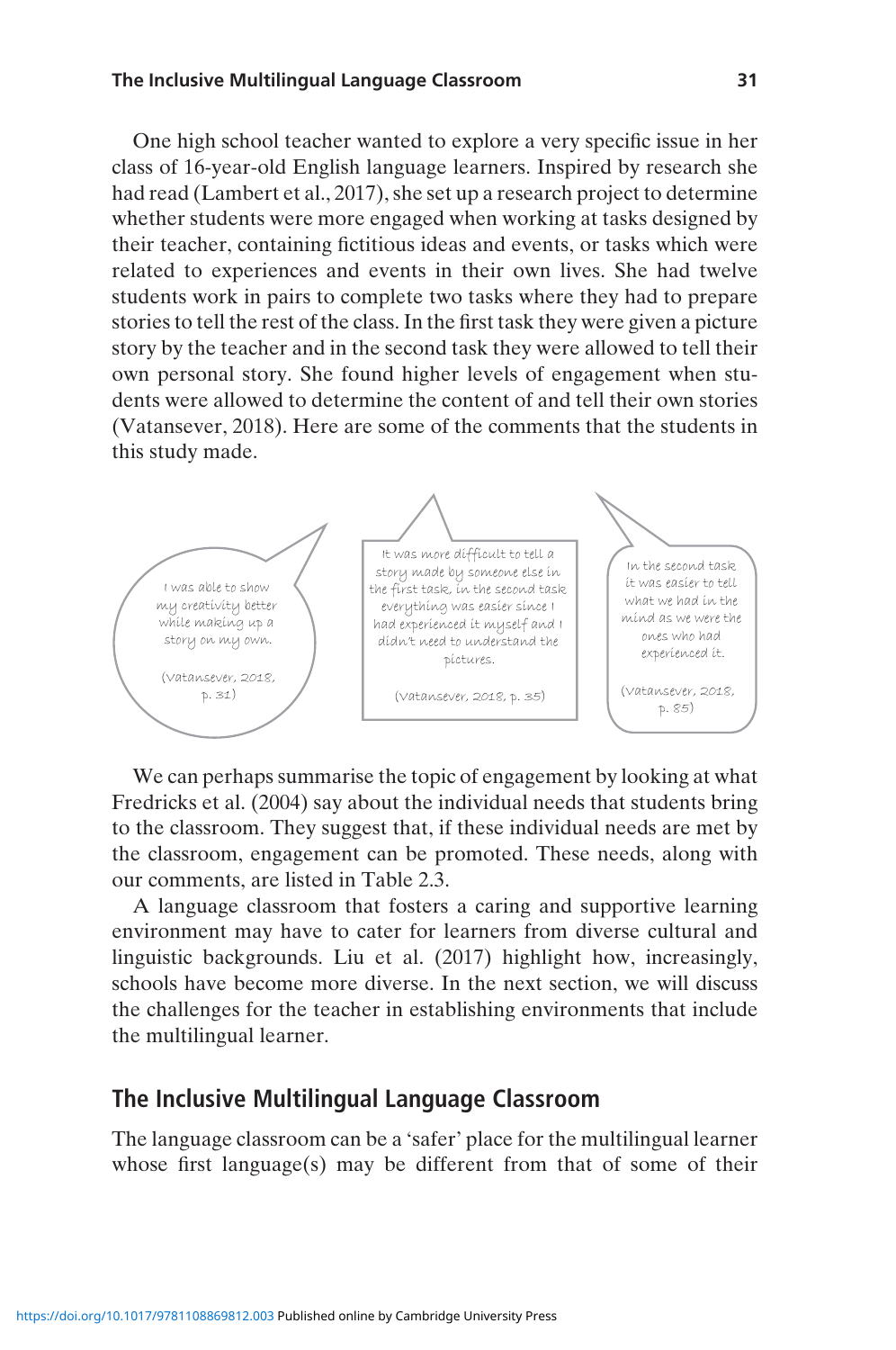| <b>Table 2.3</b> Individual needs of students |                                                                                                                                                                                                                                                       |                                                                                                                                                                                                     |
|-----------------------------------------------|-------------------------------------------------------------------------------------------------------------------------------------------------------------------------------------------------------------------------------------------------------|-----------------------------------------------------------------------------------------------------------------------------------------------------------------------------------------------------|
|                                               | Individual needs                                                                                                                                                                                                                                      | Comment                                                                                                                                                                                             |
| 1                                             | Need for relatedness - students need<br>to feel that they 'belong', and that the<br>classroom is a caring and supportive<br>environment                                                                                                               | This has been a constant theme of this<br>chapter, first introduced in Chapter 1.                                                                                                                   |
| $\mathfrak z$                                 | Need for $autonomy - students need$<br>to feel they 'want to' work at<br>classroom tasks and activities rather<br>than that they 'have to'. Giving choice<br>in the classroom is one way in which<br>students' need for autonomy can be<br>satisfied. | In this chapter, we have investigated<br>the types of tasks that students might<br>'want to' work at.<br>In one example, students appreciated<br>being able to choose their own stories<br>to tell. |
| 3                                             | Need for competence - students<br>need to know what they should do to<br>achieve/succeed.                                                                                                                                                             | In Table 2.1 a number of students<br>reported that a highlight of the<br>lesson for them was that they<br>experienced the success of learning<br>something. Experiencing success is<br>motivating!  |

classmates. This is because the multilingual learner may be at less of a disadvantage when learning a foreign or additional language than they are in other subject areas. They will, firstly, most likely already be 'language aware' as a result of knowing more than one language and they can draw on this knowledge. Secondly, if the teacher does not depend on the use of the first language (L1) of the majority of learners to teach the target language, the multilingual learner will not be disadvantaged if they have lower proficiency in this language.

The language classroom can be an ideal place for the multilingual learner to experience inclusion. For these students to engage academically, it is crucial that the approach to teaching and the interactions that take place in the classroom affirm their identities (Cummins, 2015). How can this happen? Firstly, students need to be encouraged to maintain their heritage linguistic identity (Liu et al., 2017). The first or heritage language and culture needs to be acknowledged (Gray, 2012), and celebrated (Liu et al., 2017). Some schools have, for example, 'International Days/Weeks' where students are able to share aspects of their culture and language with their peers. Teachers can also make positive cultural and contextual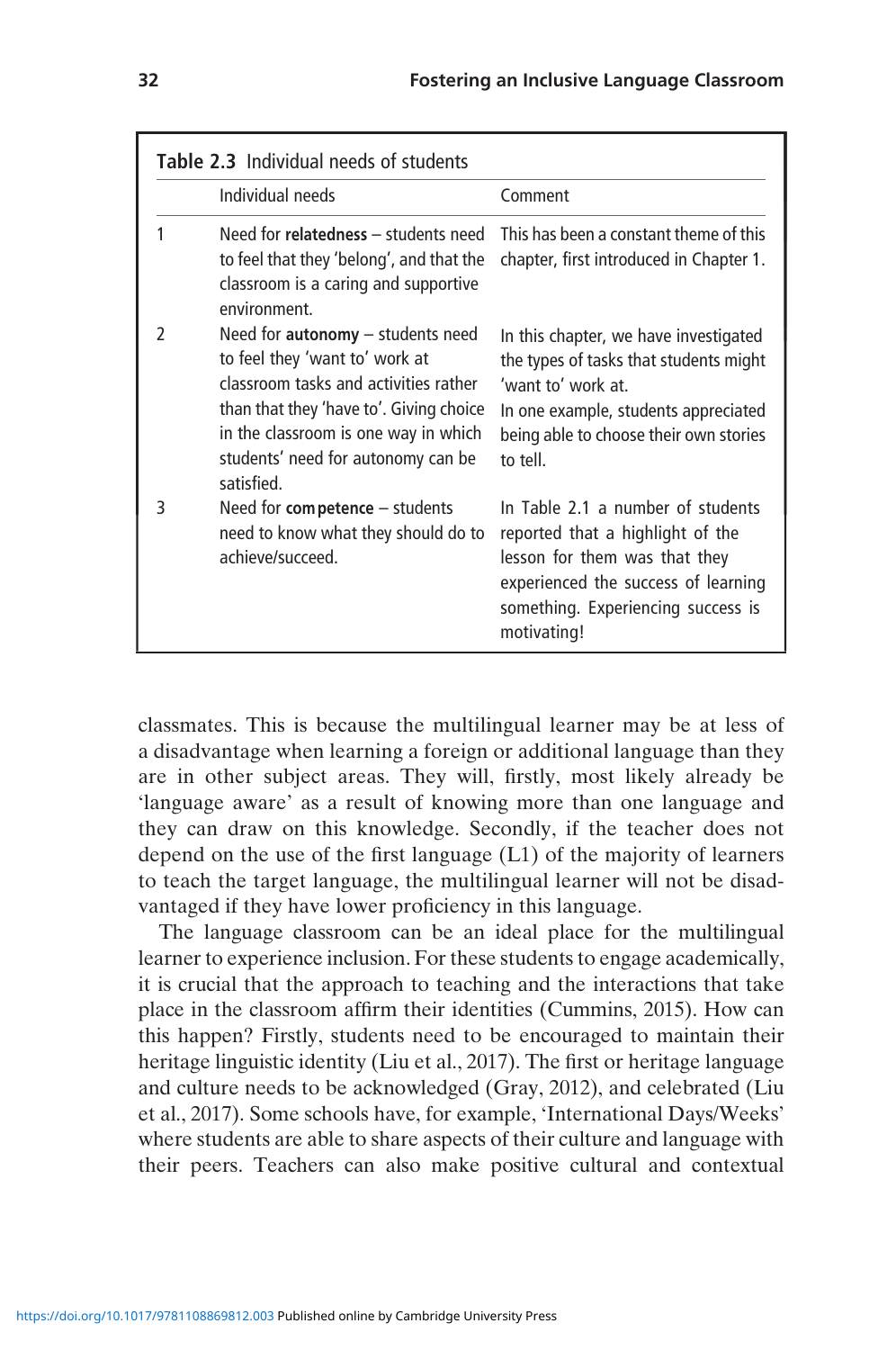references, which create resonance, or encourage students to do this themselves. The language teacher may be able to make comparisons between the target language and the learner's other language(s), or ask the student how, in their language(s), a particular meaning might be expressed.

It is also possible that the multilingual learner is a heritage speaker of the language that is being taught! In this case, the challenge for the teacher will be to create learning opportunities that provide challenge for such learners. These learners may, in particular, need help with literacy; their reading and writing skills may be inferior to their ability to understand and produce spoken language. On the other hand, these students may be a valuable 'expert' resource for teachers to draw on.

In this next section, we focus on the learner who comes to the language classroom needing to learn in a different way.

### Accommodating the Learner with Specific Learning Differences

Some learners may have specific differences which will have consequences for language learning. However, McColl (2005) claims that there are no 'special needs' groups of young people who should be excluded from the language classroom, although she does suggest that such a decision might be advisable in individual cases. In a survey she conducted of 4,000 adolescents attending special schools in Scotland, half were learning a foreign language and half were not. The half who were *not* learning a language had a range of difficulties: visual or hearing impairment, learning difficulties, communication disorders, and social/emotional or behavioural disorders. However, what was surprising was that those who *were* learning another language, and successfully, were represented in all these same categories. In making the case for including learners with special educational needs in the language classroom, McColl (2005) stresses that it is important that the language teacher is able to collaborate with and draw on the expertise of support specialists.

The way that we view and talk about disability is important because it will determine how we act towards those who have a disability. Judit Kormos and Anne Margaret Smith (2012) choose to use the expression 'specific learning difference' (SpLD), claiming that this is a more positive way of viewing these learners, acknowledging their individuality and the different way that they have of perceiving the world.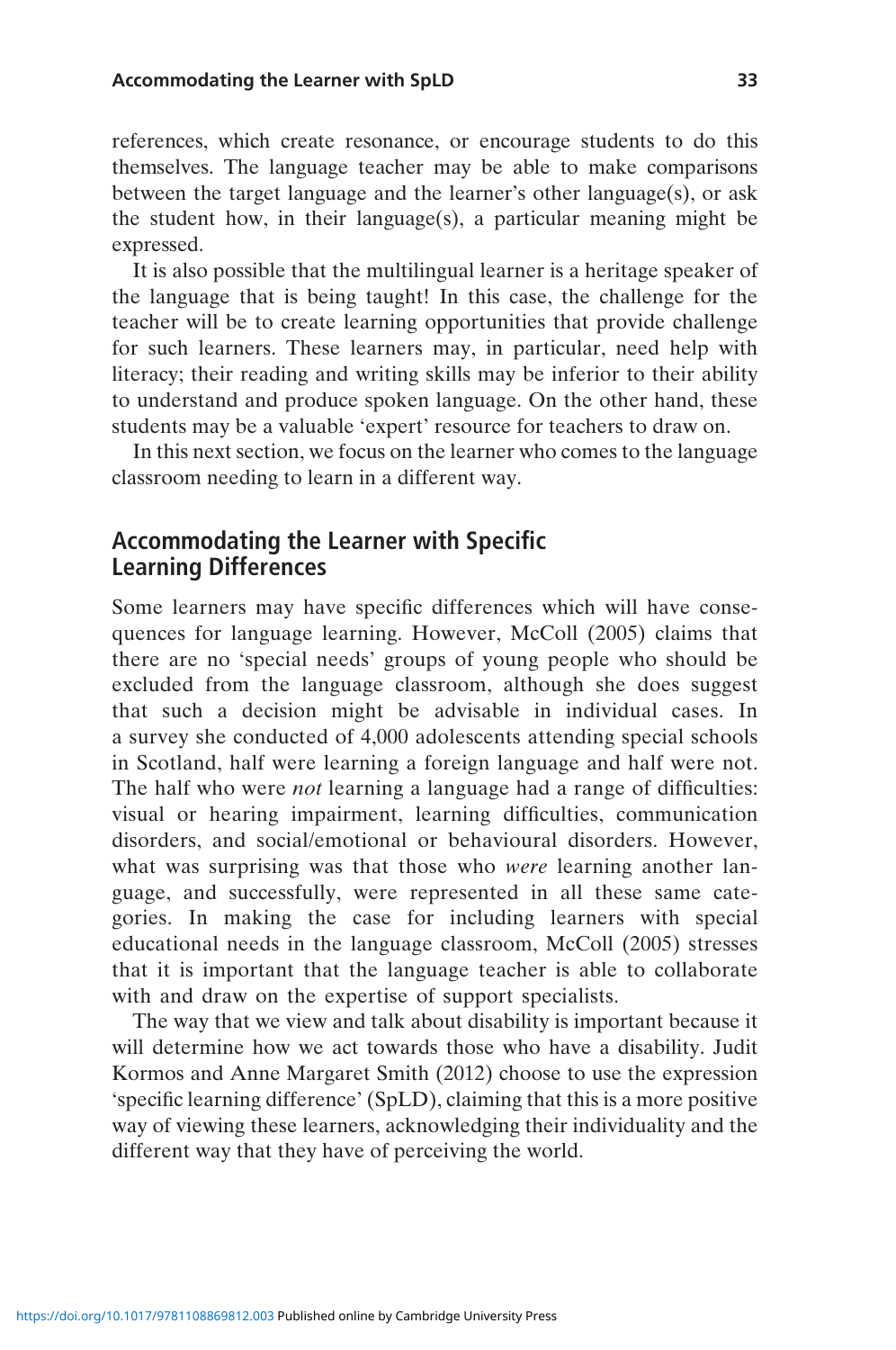## An Interactional View of Disabilities

This view acknowledges that the difficulties an individual may face interact with barriers in the environment. This impedes their full participation in society (Frederickson & Cline, 2002).

This perspective helps us to understand the strengths and weaknesses of learners with SpLDs and how they may be supported in their learning contexts.

Some of the types oflearning differences that a teacher may come across in the classroom include: dyslexia, autism, and attention deficit or hyperactivity disorders (ADHD).

It is important for the language teacher to:

- identify if the reason a student is making slow progress is due to a learning difference;
- understand how the SpLD may affect learning processes and outcomes; and
- know how to best provide support for this learner in the classroom.

While it is likely that a student with a SpLD is also experiencing problems with their first or home language, these may be more evident when they have the opportunity to learn an additional language (Kormos & Smith, 2012). Jessica tells of how she was the first one to diagnose a SpLD in one of the students in her Year 9 French class.

[No one] ever said 'Emily has a problem with learning literacy' and I said it on day 2 ... and her mum was really thankful and as a result Emily's had heaps of academic testing and there's been huge amounts of things said about her.

Kormos & Smith (2012) describe some simple tasks that can help establish potential signs of a SpLD for teachers who are familiar with the first language(s)  $(L1)$  of their students. These include asking the learner to:

- spell words in their L1;
- read aloud in their L1 and then say what the passage they read was about;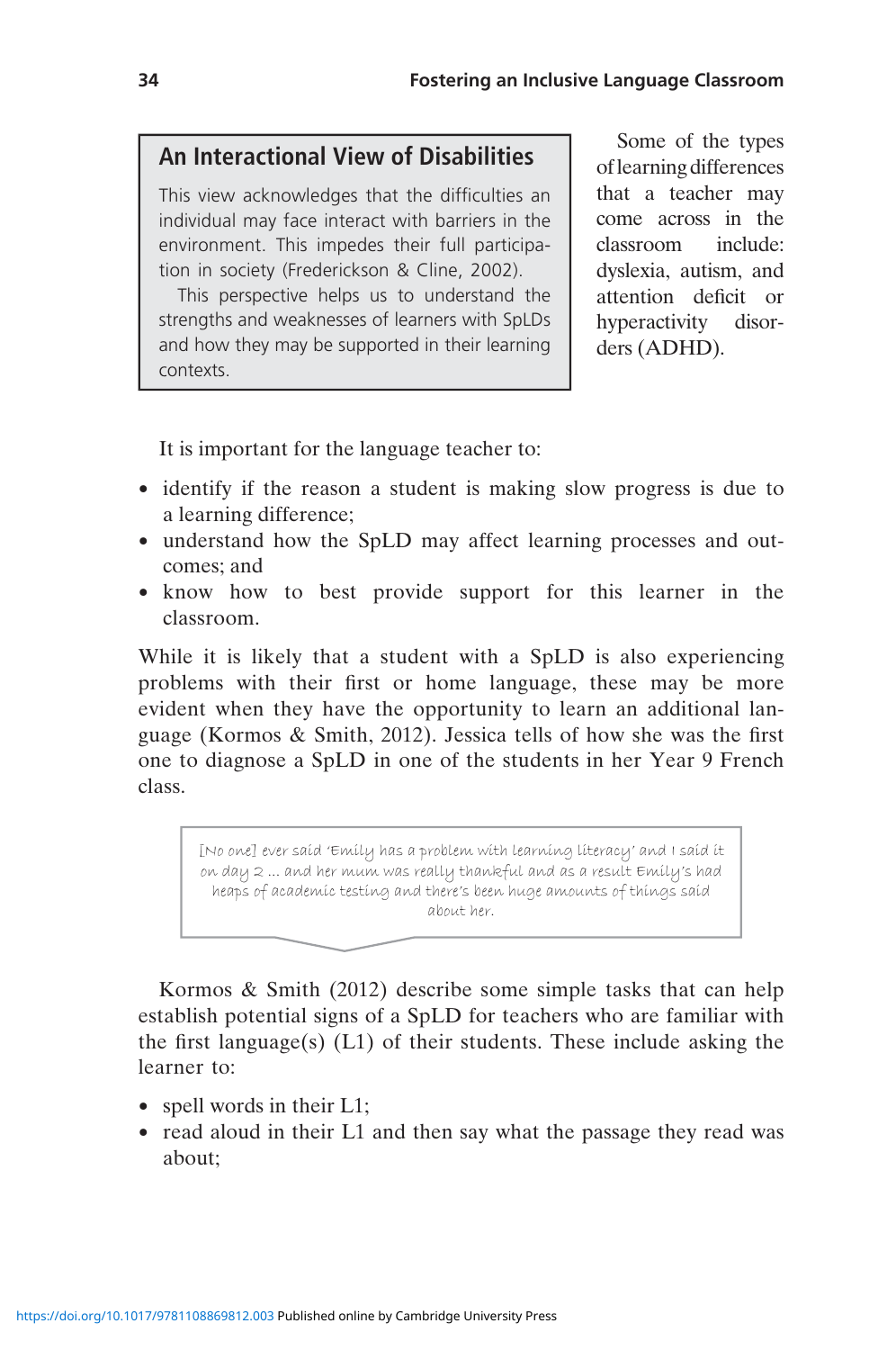- write in their L1 to a time limit (say ten minutes); and
- read 'non-words' that are similar to words in their L1 (e.g. in English words like 'tep' or 'plinfer').

In the foreign language classroom, learners with SpLDs may fall behind their peers in many areas of language learning. They may have difficulties with:

- writing, spelling, and reading;
- acquiring new vocabulary and grammar; and
- acquiring the pronunciation of new sounds and syllable patterns.

These problems with learning another language are heightened in a context where there is limited exposure to the language, which is true of many foreign language learning contexts. These learners may not face the same type or severity of problem if they have the chance to be immersed in the target language and the opportunity to use it for communication on a daily basis (Kormos & Smith, 2012). The potential consequence for these students is, perhaps not surprisingly, a lack of motivation for continuing to learn a language,

a loss of confidence in their ability to do so, and reduction in self-esteem.

It is not possible, in this chapter, to deal extensively with the topic of how to help students with SpLDs. However, there are some general principles that can make a big difference to life in the language classroom for these SpLD learners. (We recommend Judit Kormos and Anne

### Accommodations

Accommodations are 'changes in the delivery of instruction, type of student performance, or method of assessment which do not significantly change the content or conceptual difficulty of the curriculum'. (Hallahan, Kauffman, & Pullen, 2009, p. 64)

Margaret Smith's book (2012) Teaching Languages to Students with Specific Learning Differences, for a very readable and much more comprehensive coverage of this topic.) Landrum and McDuffie (2010) say that accommodations are necessary to support the needs of students with educational difficulties.

Perhaps the most important principle, a constant theme in this chapter, is that the learner needs to feel included in the language classroom. Jessica mentions this with respect to the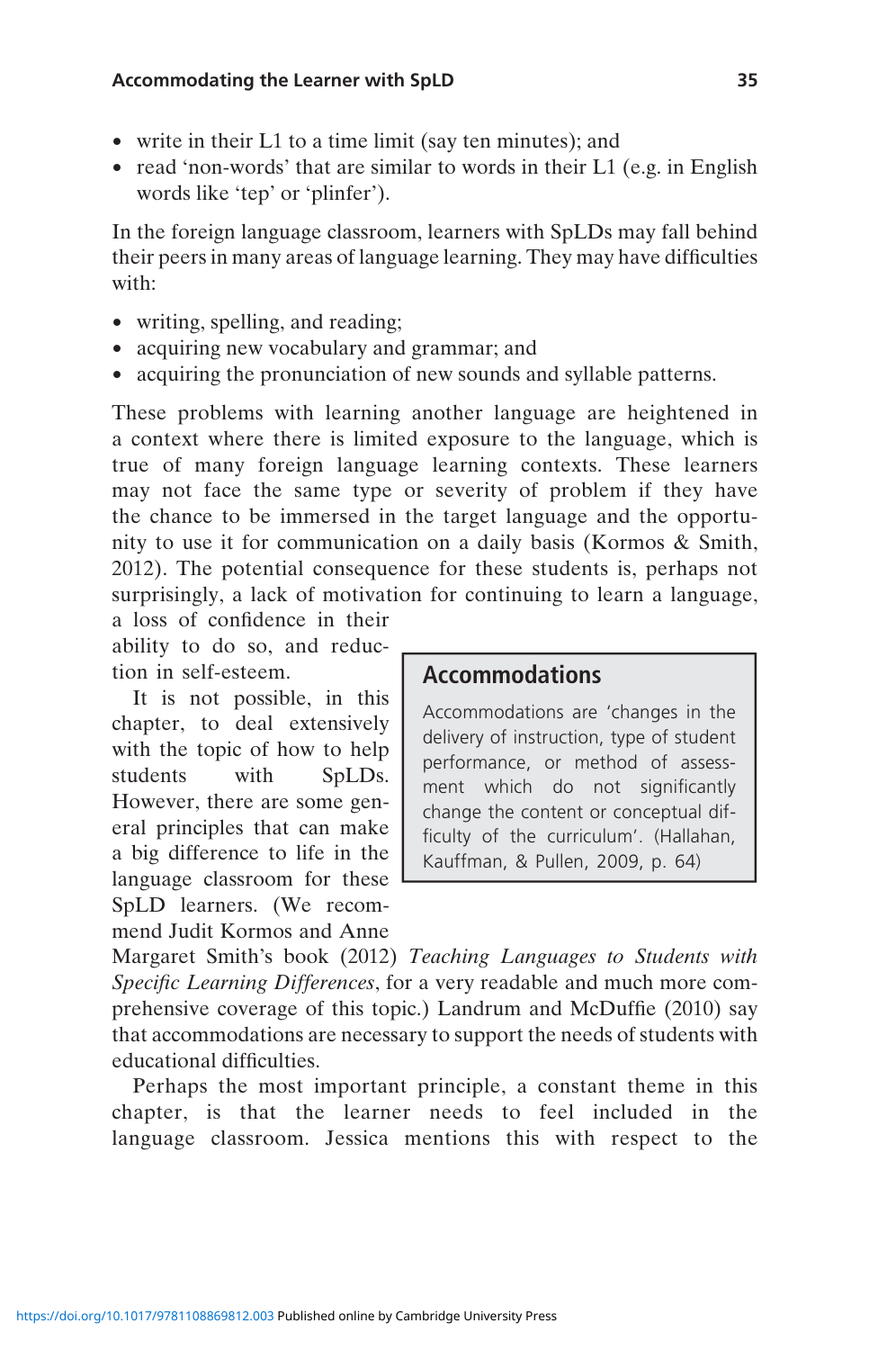student, Emily, mentioned earlier, who had, as Jessica had established, a SpLD.



Also important is the awareness and understanding that the teacher develops of the particular learning processes and strategies that the student with a SpLD brings to the classroom. Again, Jessica talks about Emily, demonstrating that she understands both the strengths and weaknesses that she has for language learning.



In an inclusive classroom, the teacher can adjust the curriculum and teaching methods to meet the needs of all students. This may also mean that assessment requirements need to be changed to meet the needs of SpLD students. Jessica explains how she does this for a group of weaker students in her class:

For the weaker ones I've got probably about five in my class now. I just want them to enjoy learning French, that's my bottom line I want to encourage them, People like Emily I just encourage, I don't expect a lot – if they don't do well in tests I don't actually really want to give their test mark back. At the beginning of the year I did, but I thought 'I really feel wrong giving someone a test back when they got four out of twenty', it's really disheartening when they're obviously trying their hardest.

In the dialogue shown below, we have specific examples of how Jessica accommodates Emily who, as we have seen, comes to the language classroom with specific learning differences.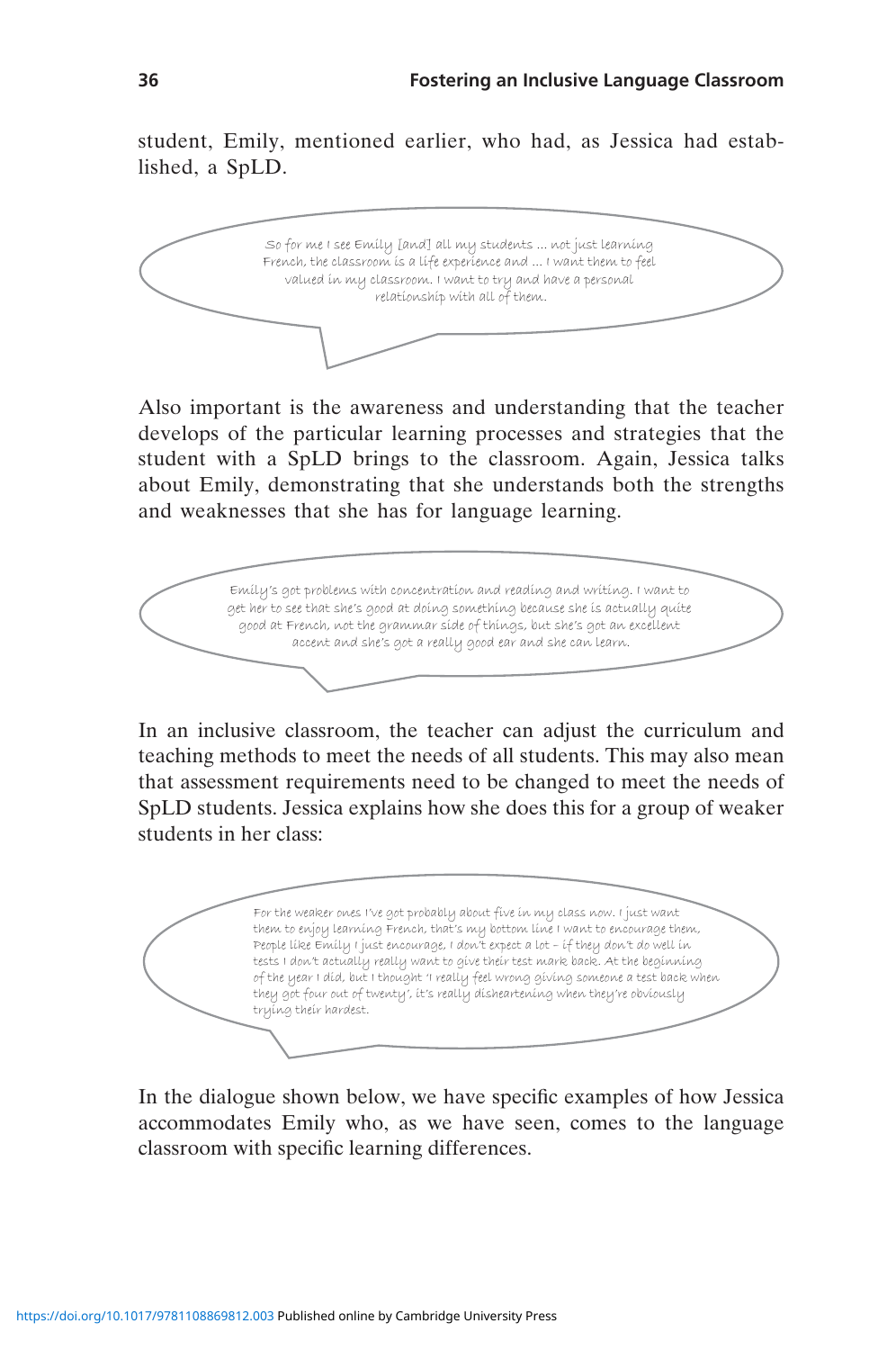

Often these students with specific learning differences will need instruction and explanations about language that are very explicit; they may be less able to notice and establish patterns in language without assistance. We mentioned earlier in this chapter that giving learners explicit information and explanations may help to even out differences that there might be for learners in terms of aptitude for learning and, also, provide the type of instruction that all can benefit from (Erlam, 2005).

A constant theme throughout this chapter has been that learners do not learn at the same pace or in the same way. We have therefore argued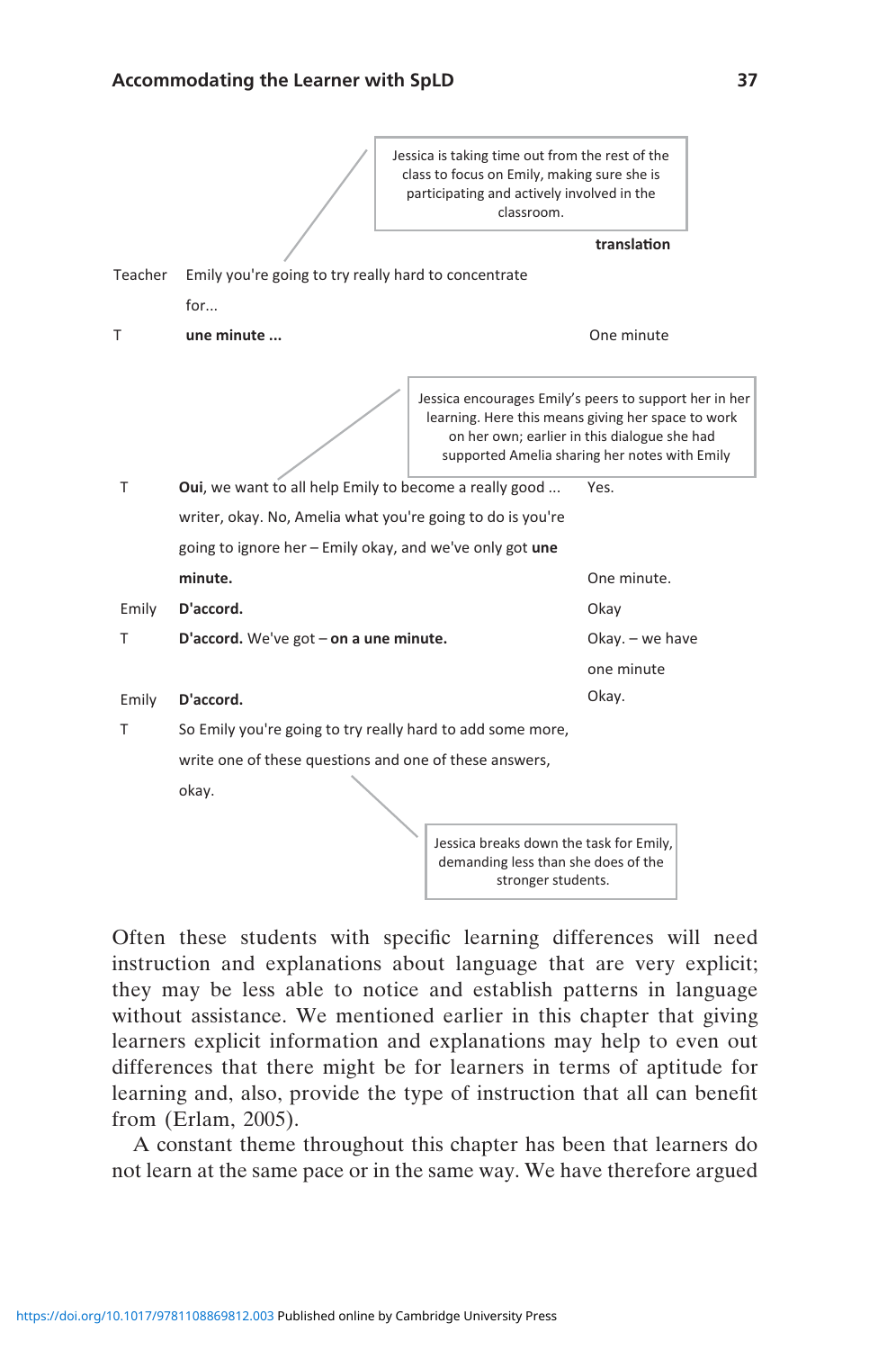for the need for differentiated instruction to ensure that the needs of all learners are met (Tomlinson, 2014). However, first the teacher needs to be able to establish what these needs might be.

### Discovering the Needs of the Individual Learner

If instruction is to vary according to students' learning profiles and their readiness to learn (Tomlinson et al., 2003), the challenge for the busy teacher is to have an adequate knowledge of the student as an individual. Formative assessment is vital for establishing students' readiness for learning and needs. Teachers will gain a lot of information about students informally as they observe their performance during their completion of classroom tasks and activities. In the ideal classroom, all these

### Formative Assessment

Assessment 'for learning', rather than 'of learning'. In formative assessment, teachers obtain information about learners and their progress that helps them guide what they and their students will do next.

(Green, 2014, p. 14)

observations contribute to establishing a picture of the student as an individual, and help the teacher shape their practice so that it is maximally effective (Brown & Abeywickrama, 2010). At the same time, teachers will also gain information about learners more formally, for example, from looking at and marking their classwork. Formative assessment involves both informal, and more formal, ways of collecting information about learners (Nation & Macalister, 2010) (see Table 2.4).

In this chapter, we have covered some of the many 'differences' that might characterise learners in a language classroom. Unfortunately, we are not able to give advice about how to deal with all the individual needs

| Table 2.4 Implementing formative assessment in the classroom                 |                                                                                                                            |  |
|------------------------------------------------------------------------------|----------------------------------------------------------------------------------------------------------------------------|--|
| <b>Assessment Options</b>                                                    |                                                                                                                            |  |
| More formal                                                                  | Less formal                                                                                                                |  |
| tests<br>marked class/course work<br>homework<br>presentations<br>interviews | observing classwork<br>observing class participation<br>informal conversation with teacher<br>learner logs<br>project work |  |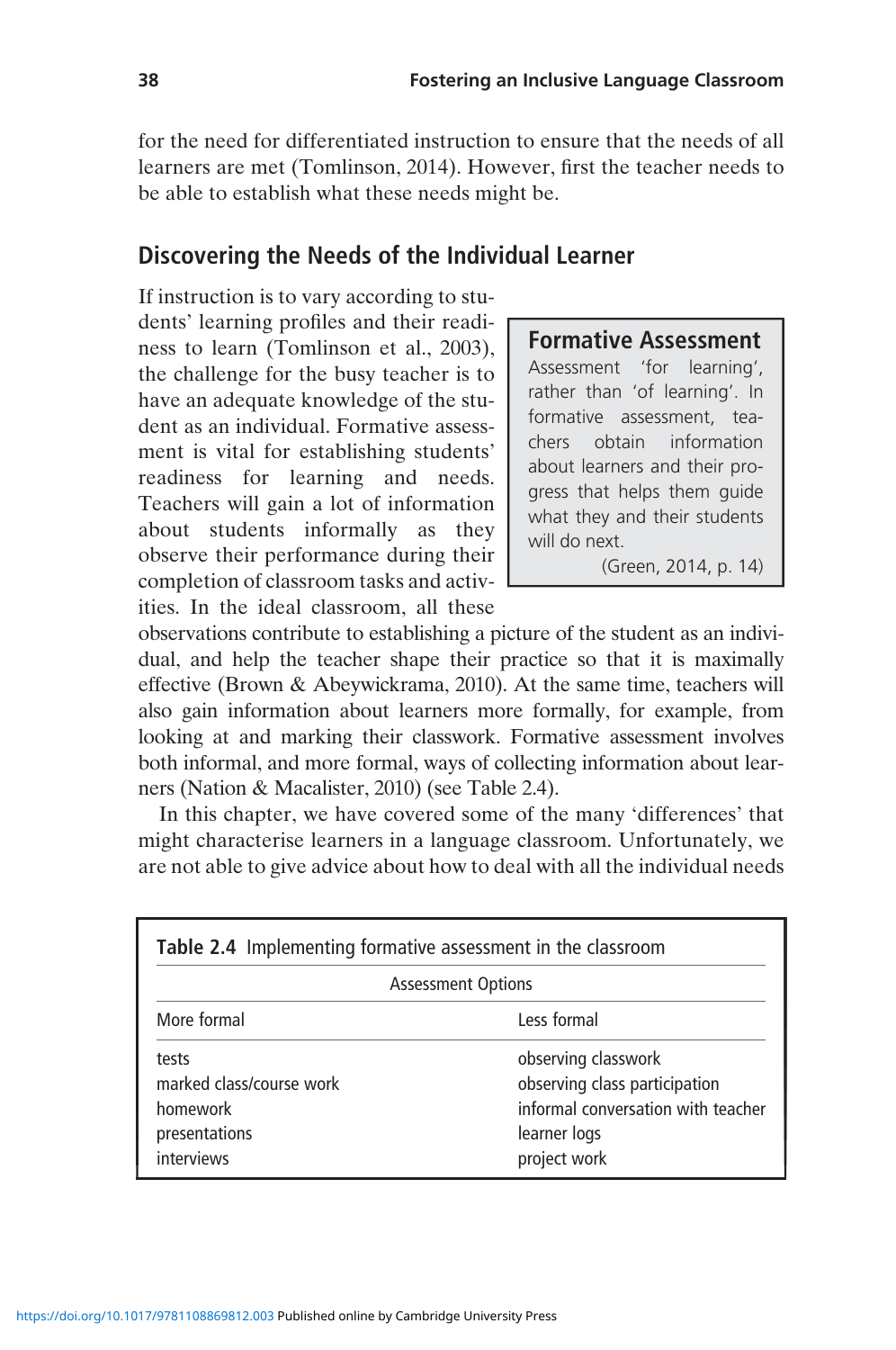that learners might have. A last 'individual difference' we will consider is one that Jessica identified in discussing one of her students, when we visited her classroom. This learner was very different from her peers in that she was exceptionally able.

## The Gifted or Very Able Student

Jessica describes the challenge of accommodating the learner she described as 'very gifted'.

So at the beginning of the year ... I identified that she was someone who was going to get bored very, very quickly and also was vocal about getting bored. So I wanted to make sure that I provided challenges for her.

The learning challenges that Jessica provided for this student included:

- giving her a grammar book (Jessica reports that she learnt to use a number of verb tenses, independently, from this grammar book);
- giving her opportunities to do free writing in French;
- talking to her exclusively in French;
- giving her books to read in French (e.g. Le Petit Prince); and
- encouraging her to sit the DELF scolaire (international exam) (she got the top mark for her region).

Jessica also identified a number of other students in her class who she described as 'very able'. She discusses the challenge of accommodating these students.

Often it's easier to extend them with reading and writing than it is with speaking ... the good thing about all these students is that they naturally want to extend themselves so all you have to do is provide the opportunity ... I always make sure there are lots of elements of choice in my lessons so they can work at their own pace.

We have, in this chapter, considered how students differ from each other in terms of strengths and weaknesses for language learning, in specific learning needs or differences, and in the interests and preferences they might have. In this next section, we describe how one teacher implemented a very different and specific approach to dealing with individual differences.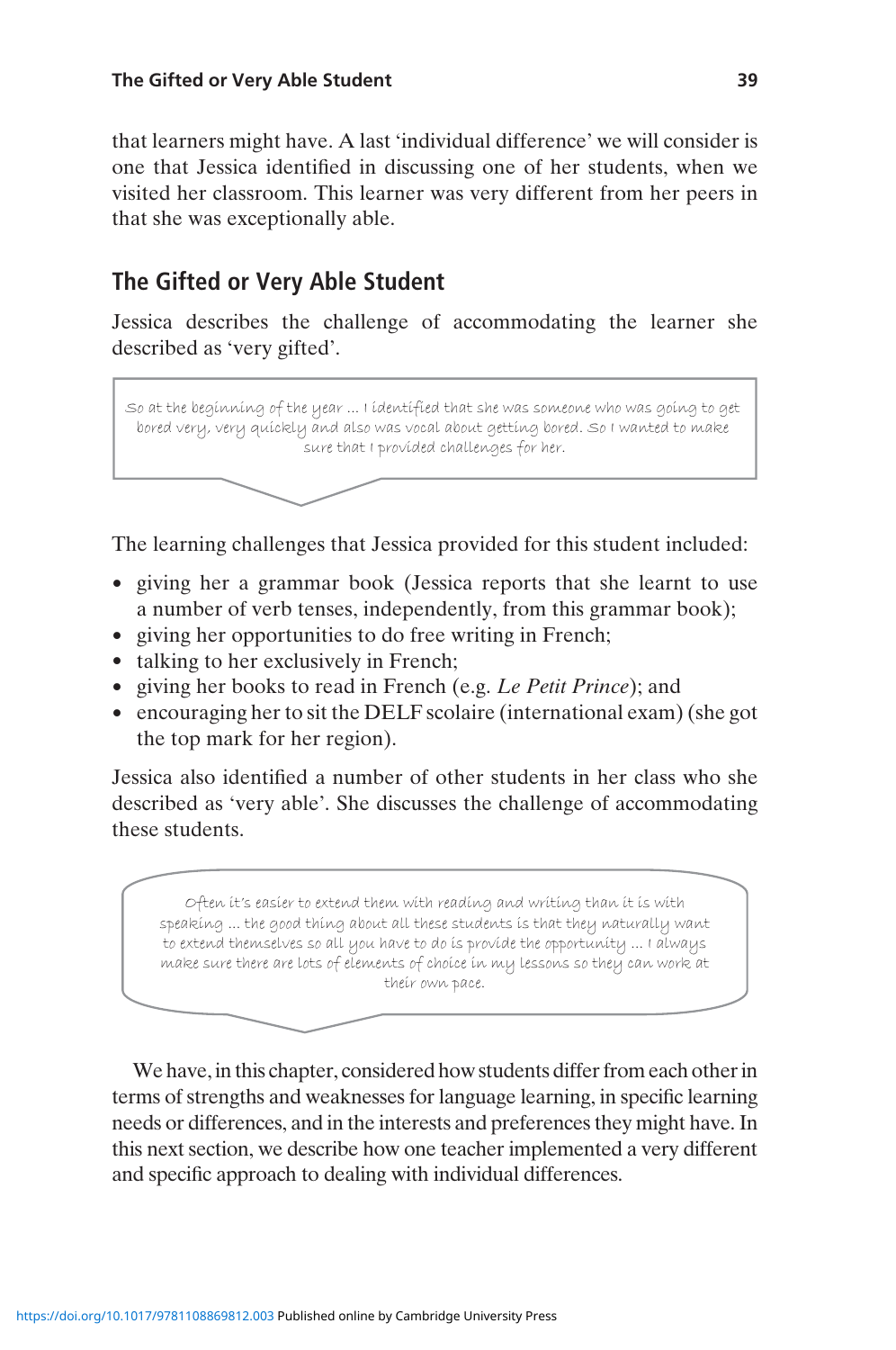### One Approach to Catering for the Individual in the Classroom

Annabel had been concerned about how to cater for differences in terms of the pace of learning of her students. She decided to implement what she termed: a 'flipped mastery class' (Abeysekera & Dawson, 2015).

> The kids that are going fast don't feel held back by the slower ones and the slower kids feel that they have enough time to learn the content before they get moved on. – Annabel, Mandarin teacher, Year 10

This is how she described her approach to teaching Mandarin:

- All content was delivered to students in an online video she described 'content' as 'introduction to a new unit, new grammar, new vocabulary, new characters'.
- As students watched these videos, they had to 'do' something; e.g. complete a worksheet.
- Students could watch the video as many times as they liked, at their own pace, and in their own time – it was available 24/7!
- After watching the videos, students worked at a range of activities in class, individually or in pairs/groups, at their own pace.
- The teacher was available, in class, to check on students and give them help as needed.
- Before students could move to another unit, they had to complete a 'mastery check', e.g. write a text or give a speech, to the teacher's satisfaction.
- If students were very slow to finish a unit, the teacher would select some activities they needed to complete and then move them on to another unit.

Annabel described these benefits for this approach to language teaching:

With flip mastery, yesterday, I was able to get around every single kid and have a chat with them one on one about where they're at and answer their questions. If I were just standing up the front, I wouldn't be able to be with the kids every day.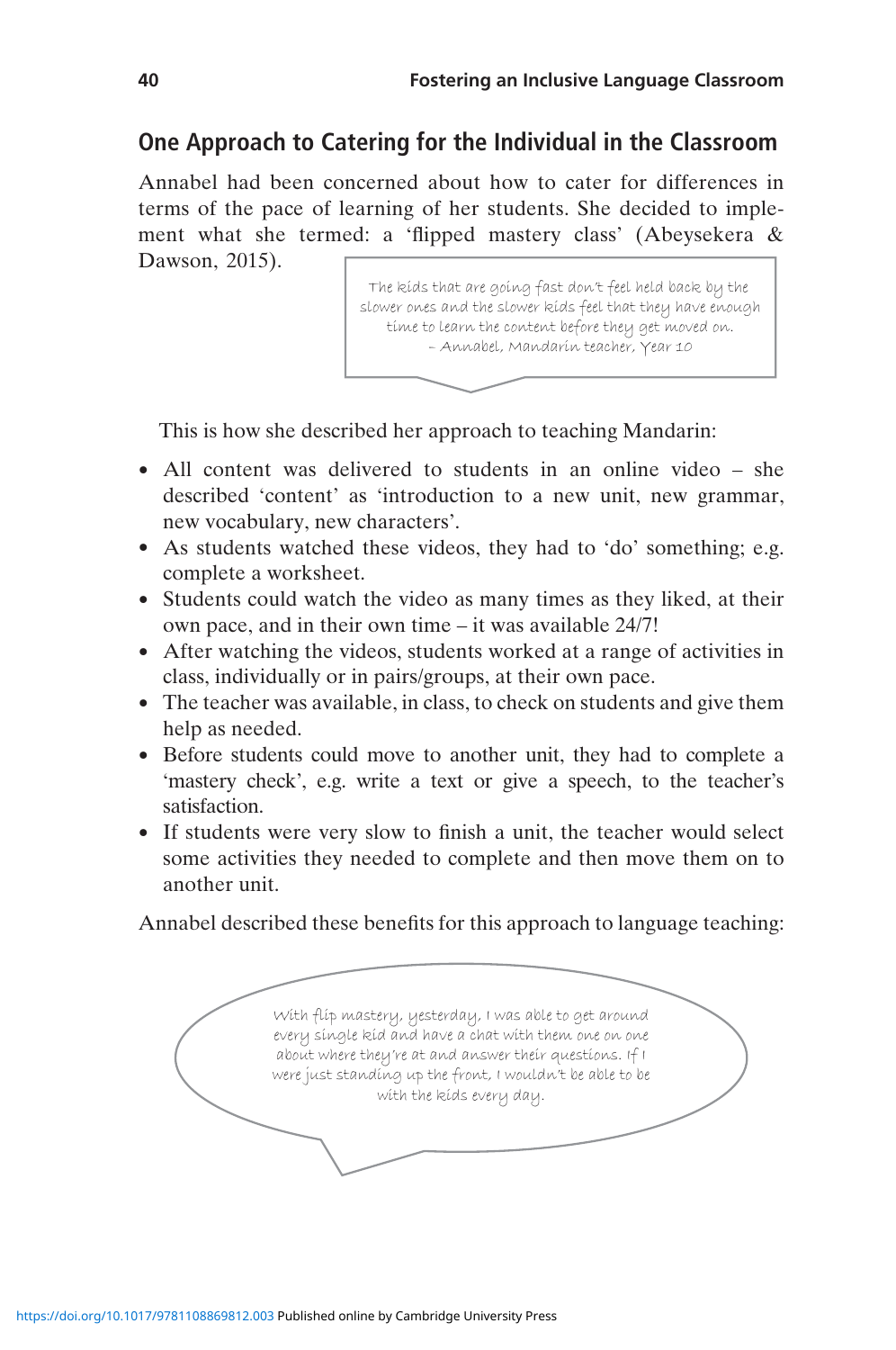## Summary of This Chapter

We have discussed the importance of a language classroom which is inclusive, and which also caters to the individual strengths and differences that the language learner brings to the language classroom. We have focused on some of these, whilst not being able to give advice about how to deal with all of the many 'differences' that might characterise learners in a language classroom. We have emphasised the importance of engaging students, providing them with activities and tasks which interest them, and motivating them to put in the sustained effort that is likely to lead to success in learning.

## Key Points

- The language classroom needs to be inclusive while also valuing and accommodating difference.
- Students vary in terms of language aptitude, and the strengths and weaknesses that they bring to the language classroom.
- Having a variety of types of classroom activity can help ensure that the needs of different learners are met. Some may cater for learners who find it easier to learn through what they hear, others, for those who like to process information visually or who learn kinaesthetically.
- Motivation will account for the effort that a learner is prepared to put into engaging with and completing work in class.
- A powerful motivator is the ideal L2 self; that is, the image that the learner has of him or herself being able to one day speak the language.
- Activities and tasks, which are interesting and enjoyable, will motivate the learner. For adolescents, these are likely to involve the opportunity to interact or work with peers and/or involve opportunities for students to use the language for real purposes.
- Some learners have specific learning differences and will need teachers to accommodate these, drawing on the advice of support specialists if necessary.
- Teachers need to carefully assess and observe learners to be able to ascertain their specific learning strengths, weaknesses, and needs.

## Reflection and Discussion

1 Reading about the components of language aptitude, do you see yourself (or another language learner you know well) being stronger in one or other of these? How might a teacher cater to these strengths?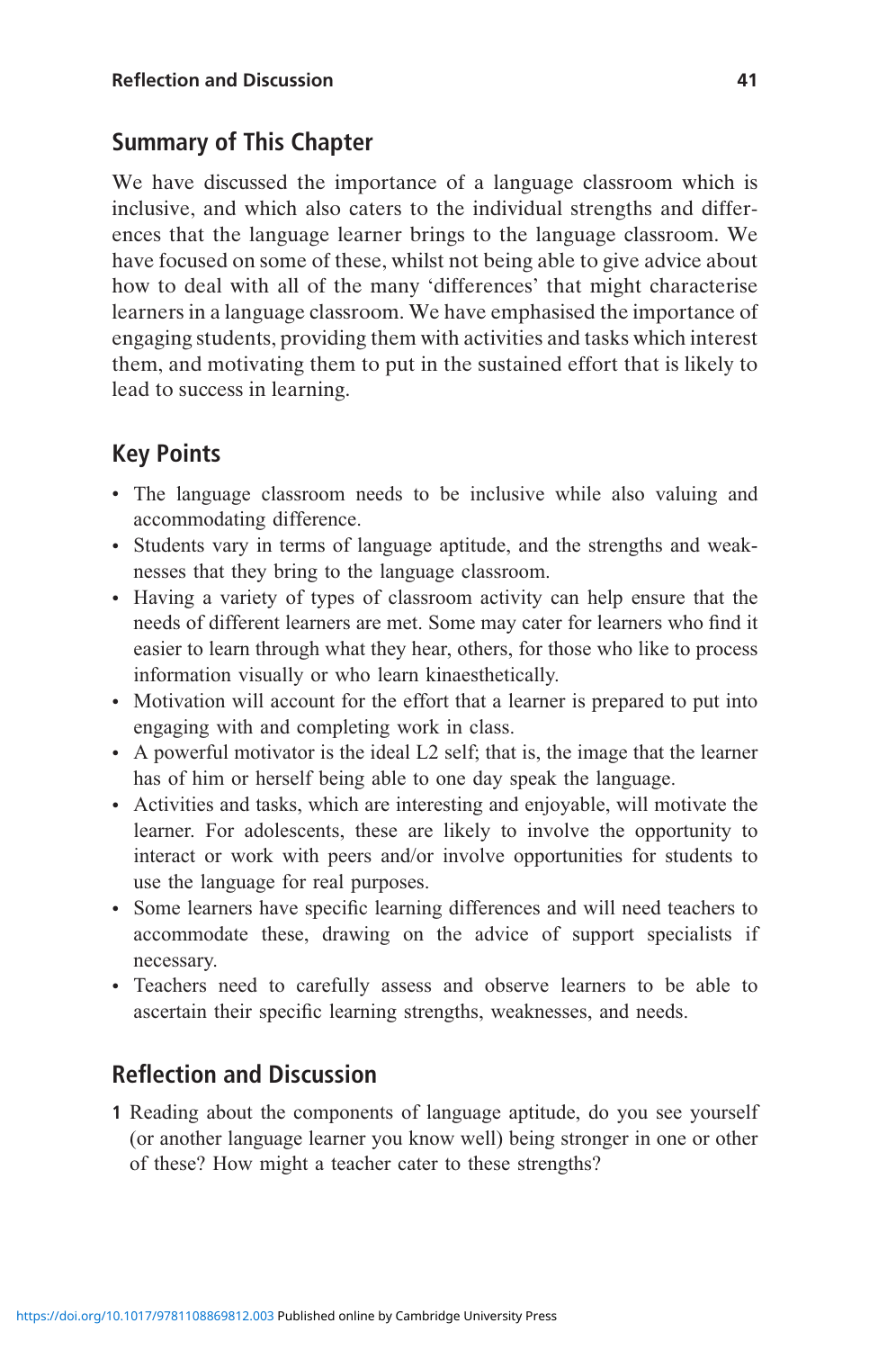- 2 In your own language learning experience, how powerful was the notion of the ideal L2 self?
- 3 The authors describe characteristics of topics and tasks that are likely to engage adolescents. Do you agree with them, in terms of your own experience? Why/why not?
- 4 Many of the students surveyed in this chapter enjoyed working in groups. What might teachers need to do to help ensure that students get the most out of group work in terms of learning?
- 5 In Table 2.2, the authors list a number of activities/games that students reported enjoying.

Could you use these in your context? How would your students respond? What do they enjoy?

OR

How typical were these of your language learning experiences? How would you respond as a learner to these types of activities?

- 6 Discuss the sorts of individual differences described in this chapter that you have encountered in classrooms with which you are familiar. What do these students need in order to be and feel included?
- 7 Have you ever had an extremely talented learner in your classroom and how did you accommodate them?

### Further Reading

Chung, K. K. H., & Lam, C. B. (2020). Cognitive linguistic skills underlying word reading and spelling difficulties in Chinese adolescents with dyslexia. Journal of Learning Disabilities, 53(1), 48–59.

This study explores difficulties in reading and spelling in both L1 and L2 for Hong Kong Chinese adolescents, in Grade 7, highlighting problems for students with dyslexia in both L1 and L2. The findings of this study highlight the importance of morphological awareness. The authors suggest that morphological awareness might

### Morphological Awareness

An understanding of how words are constructed of smaller units of meaning (or morphemes). For example, the word 'subway' consists of:

- 1 a prefix 'sub' meaning 'under'; and
- 2 the root word (morpheme) 'way'.

play a critical role in predicting word reading and spelling across languages, both for children with dyslexia, and for those without learning difficulties.